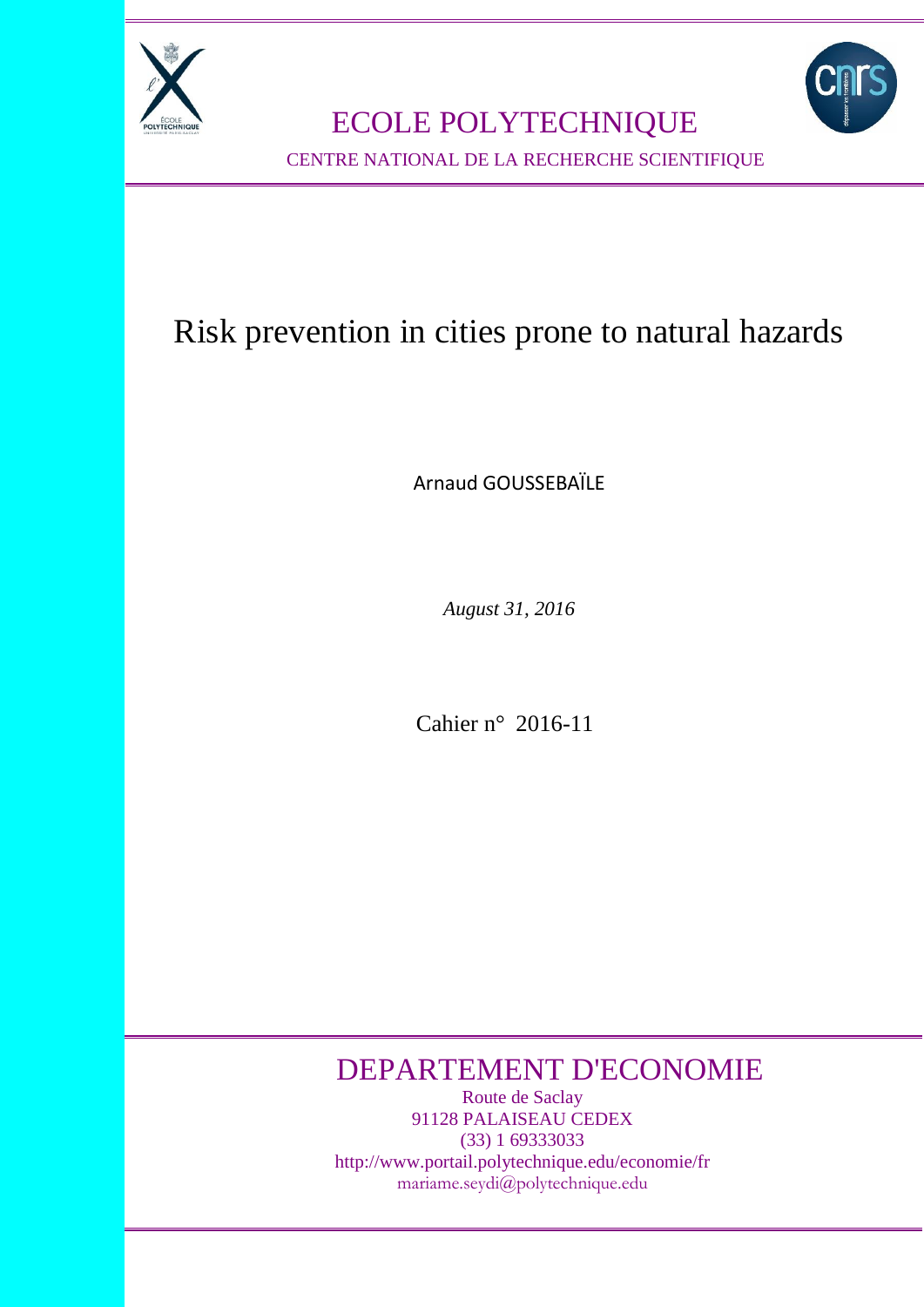## Risk prevention in cities prone to natural hazards

Arnaud Gousseba¨ıle*<sup>∗</sup>*

August 31, 2016

#### **Abstract**

Cities located in regions prone to natural hazards such as flooding are not uniformly exposed to risks because of sub-city local characteristics (e.g. topography). Spatial heterogeneity thus raises the issue of how these cities have spread and should continue to develop. The current paper investigates these questions by using an urban model in which each location is characterized by a transport cost to the city center and a risk exposure. Riskier areas are developed nearer to the city center than further away. Investment in building resilience leads to more compact cities. At a given distance to the city center, riskier areas have lower land prices and get lower household density and higher building resilience. Actuarially fair insurance generates optimal density and resilience. An increase of insurance subsidization leads to an increase of density in the riskiest areas and a general decrease of resilience. In this case density restrictions and building codes have to be enforced to limit risk over-exposure.

*Keywords*: urbanization, natural disaster risks, insurance, resilience.

*JEL classification*: R52, Q54, O18, G22, H23.

## **1 Introduction**

In October 2012, hurricane Sandy hit the East Coast of the USA, killing 54 people and generating more than 50 billion dollars of losses.<sup>1</sup> The damage

*<sup>∗</sup>*Ecole Polytechnique. Email: arnaud.goussebaile@polytechnique.edu.

<sup>1</sup>http://www.emdat.be/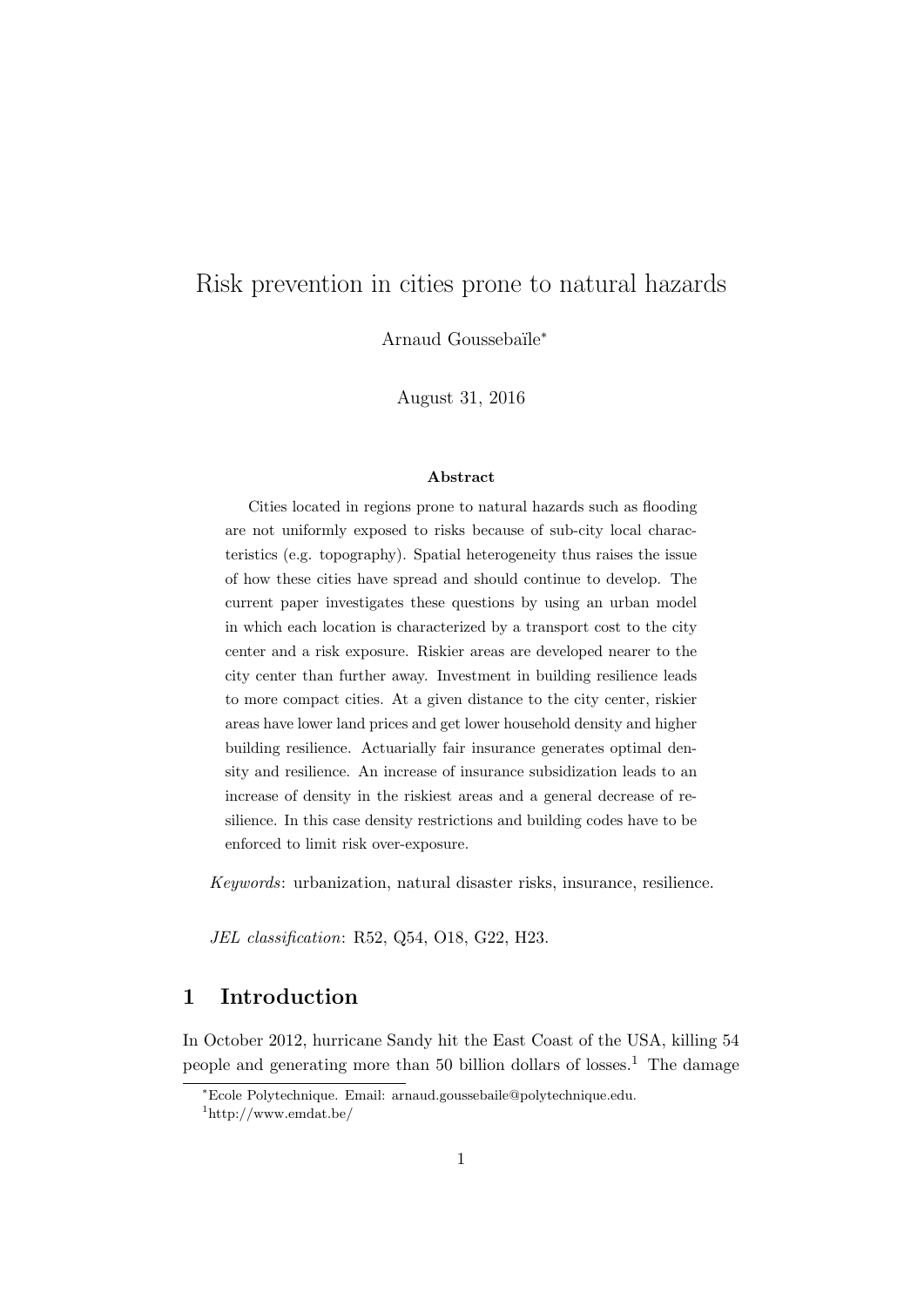was tremendous in Greater New York: 17% of the city was flooded and 150,000 homes were damaged (The Economist, 2012, 2013). Insurance indemnities were paid to affected households that were insured, and relief had to be organized for those that were not covered. People whose houses were destroyed wondered if they should abandon or rebuild them, and if so, how high they should elevate their new homes. Governments wondered if they should authorize development in risky areas like Oakwood Beach on Staten Island, and if so, according to which building codes. Sandy is only one example of extreme meteorological events that have caused large flooding damages in the world in the recent years. Among those, Xynthia superstorm affected the European coast in February 2010, hurricane Katrina struck the New Orleans region in the USA in August 2005 and Maharashtra heavy rains flooded the area of Mumbai in India in July 2005. Each time, these events and their devastating losses have raised the same questions about the necessity of better managing urban development in areas prone to natural hazards.

Most risk-prone regions were initially urbanized because of the many advantages they offered to communities. In particular, many cities are located near seas and/or rivers, as they can provide natural resources and transport facilities. Nowadays, many industries and services rely on these specificities, and agglomeration forces continue to drive urbanization at these locations (Fujita & Thisse, 2002). However, these locations are often doubleedged because of exposure to flooding in the case of extreme meteorological events. Natural hazards coupled with expanding urbanization have already increased losses in the last few decades, and these are expected to escalate with the rising sea level and more severe rainfall patterns due to climate change (IPCC, 2014). At a sub-urban scale in risk-prone cities, locations are differentiated not only by their distance to valuable amenities such as the city center but also by exposure to risk due to local characteristics (e.g. topography for flooding risks). The sub-city spatial heterogeneity raises the essential question of how these cities have spread until now and how they should continue to develop in the future.

The paper investigates these issues by using an urban model in which each location is characterized by a transport cost to the city center (or to other valuable amenities) and a risk of natural hazard (such as flooding). It focuses on the impacts of risk spatial variation and insurance subsidiza-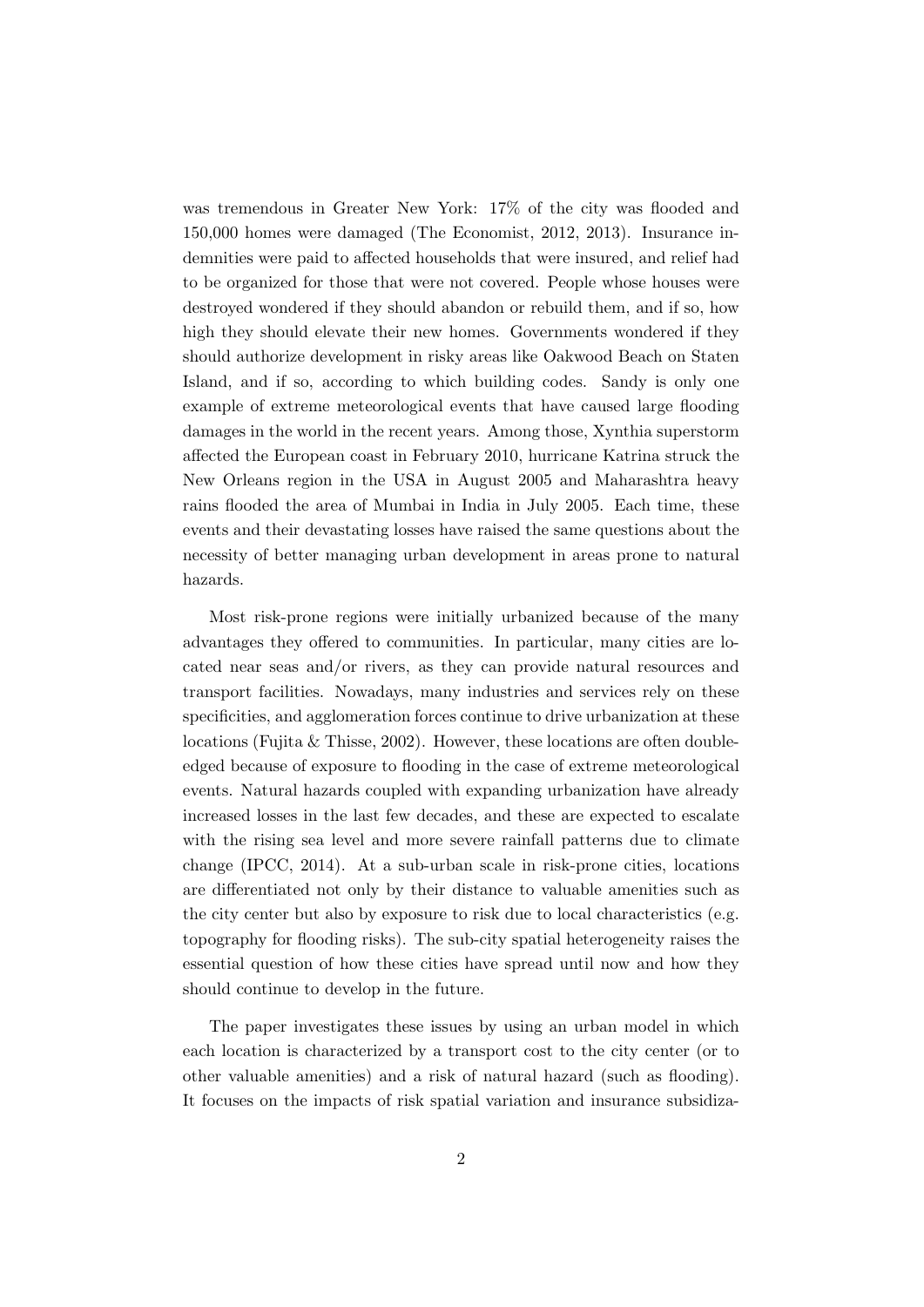tion on city development.<sup>2</sup> My results are the following. Riskier areas are developed nearer to the city center than further away. Investment in building resilience leads to more compact cities. At a given distance to the city center, riskier areas have lower land prices and get lower household density and higher building resilience. Actuarially fair insurance promotes the optimal development of the city in terms of risk prevention, with optimal household density and optimal building resilience. I analyze how an increase of insurance subsidization affects the city development. If the subsidy is financed by households in the city, it leads to an increase/decrease of density in the riskiest/safest areas. If the subsidy is financed by households in the country, it leads to a general increase of density in the city because it attracts households from other cities. Moreover, in any case, an increase of insurance subsidization leads to a general decrease of building resilience in the city. These results show that density and zoning restrictions as well as building codes have to be enforced in the city to limit risk over-exposure when insurance is subsidized.<sup>3</sup>

Academics in insurance economics have shown much interest in natural disasters, in particular because of the numerous imperfections in natural disaster insurance markets (Kunreuther, 1984; Kunreuther & Michel-Kerjan, 2009). On the supply side (Charpentier & Le Maux, 2014; Jaffee & Russell, 1997), diversification issues lead private insurers to supply contracts at prices largely above actuarially fair rates. On the demand side (Botzen et al., 2015; Kunreuther et al., 2007; Raschky & Weck-Hannemann, 2007), households under-insure even if insurance is fair, in particular because they under-estimate the risk or they expect free assistance (charity hazard). In this context, policy makers have implemented natural disaster public policies such as the National Flood Insurance Program (NFIP) in the USA and various programs in Europe like the CatNat in France (Bouwer et al., 2007; Kunreuther & Michel-Kerjan, 2009). To deal with diversification issues,

<sup>&</sup>lt;sup>2</sup>In the present framework, households deliberately purchase full insurance because they are risk-averse and insurance is supplied at or below actuarially fair prices. The model does not consider charity hazard or risk perception bias. Note however that the expectancy of assistance or the under-estimation of risk should have effects similar to insurance subsidization on the city development in terms of risk over-exposure.

<sup>3</sup>Density restriction at one location consists in limiting urban density while zoning restriction at one location consists in completely forbidding urban development. Building codes consist in imposing a minimal level of building resilience.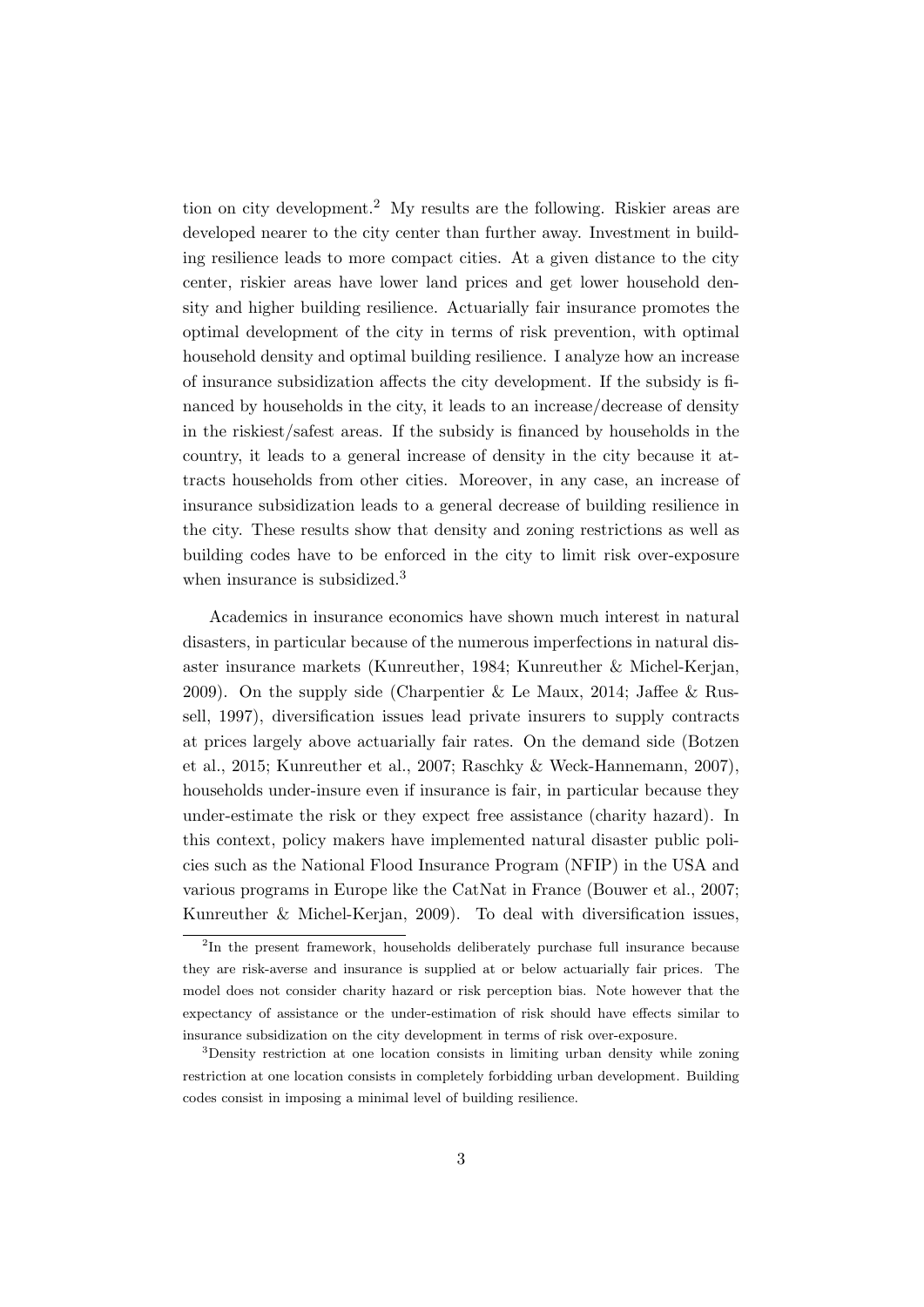public insurance/relief can complement the weak private insurance supply (e.g. in the USA) or public reinsurance can help private insurance to supply contracts at lower prices (e.g. in France). However, these policies cannot solve the weak insurance demand issues without subsidizing insurance or/and making it mandatory. For instance, the NFIP in the USA subsidizes contracts in risky areas thanks to taxpayers, and insurance is requested for access to loans. Meanwhile, the CatNat Program in France subsidizes contracts in risky areas with the other contracts and insurance is mandatory to avoid adverse selection. If the advantage of subsidization is to improve insurance demand and risk sharing (Browne & Hoyt, 2000; Grace et al., 2004), the disadvantage is to lead to risk over-exposure because it does not provide the right incentives for individual risk prevention (Bagstad et al., 2007; Courbage et al., 2013; Picard, 2008).

Academics in urban economics have focused on natural disaster issues in the context of city development. As modeled first by Alonso (1964), households spread out in the space surrounding the city center to commute there for consumption or work, and those settled further away incurring higher transport costs are compensated by lower land rent, which explains the increasing housing lot sizes and the decreasing density with distance to the city center. Polinsky & Shavell (1976) and Scawthorn et al. (1982) add in their model the existence of a negative amenity such as exposure to natural hazard. These models show that, at a given distance from the city center, the land price decreases when the loss exposure increases. Many empirical studies have confirmed this effect for natural disaster risks, as summarized in the meta-analysis by Daniel et al. (2009). Because households do not want to incur too much transport cost or natural disaster cost, Frame (1998) demonstrates that riskier areas are developed nearer to the city center than further away, and some risky areas inside the city outer boundary may stay undeveloped. The tradeoff between transport cost and natural disaster cost has been observed empirically for instance by Smith (1993) and Atreya & Czajkowski (2014). Frame (1998) also points out that insurance subsidization decreases the land price difference between risky areas and safe areas, as confirmed empirically by Shilling et al. (1989). Furthermore, Frame (2001) shows theoretically that risk aversion can lead households to under-develop risky areas. However, many empirical studies, such as Browne & Hoyt (2000), Harrison et al. (2001) and Michel-Kerjan et al. (2012), suggest that households are more inclined to risk over-exposure because of insurance subsidization, risk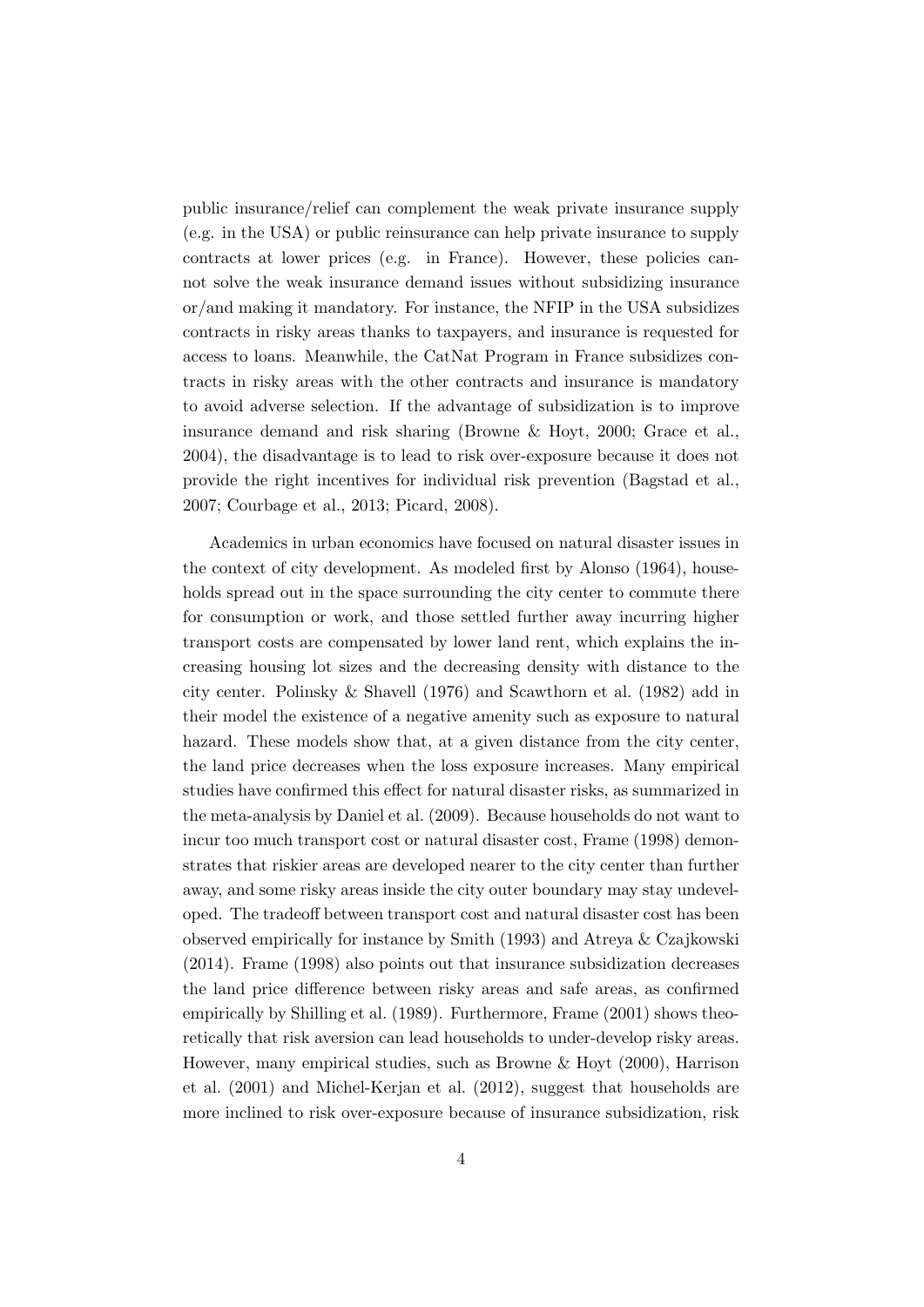under-estimation or charity hazard, than to risk under-exposure because of risk aversion.<sup>4</sup> In this case, urban regulation should be enforced to limit overexposure, in particular in terms of zoning/density restrictions and building codes (Bagstad et al., 2007; Kunreuther, 1996; Kunreuther & Michel-Kerjan, 2013). In an urban theoretical model with risk exposure but no transport costs, Grislain-Letrémy  $&$  Villeneuve (2014) show that zoning restrictions can be Pareto improving in the case of full insurance subsidization. In empirical analysis, Czajkowski & Simmons (2014) and McKenzie & Levendis (2010) respectively observe that investments in building resilience reduce natural disaster losses and increase housing values.

The present paper aims to further analyze the role of natural hazard exposure and insurance subsidization in the development of risk-prone cities with transport costs. Relative to the previously cited theoretical papers on urban economics, the present paper adds building resilience modeling and analyzes how densities and resiliences are affected by natural hazard exposure and insurance subsidization. This analysis is essential from the perspective of implementing efficient urban regulation, in terms of zoning restrictions, density restrictions and building codes, for cities with transport costs and natural disaster risks. The rest of the paper is organized as follows. Section 2 sets up the model. Section 3 provides an analysis of city development. Section 4 provides an analysis of the impact of a change in insurance subsidization. Section 5 concludes.

#### **2 Risk-prone city model**

I consider a static model of a city with commuting transport costs and natural hazard exposure, in the spirit of Frame (1998, 2001), Polinsky & Shavell (1976) and Scawthorn et al. (1982). The city is inhabited by *N* identical households.<sup>5</sup> The sub-city scale grid is modeled by a two-dimensional con-

<sup>&</sup>lt;sup>4</sup>Browne & Hovt (2000) observe that households do not usually buy insurance at fair prices, Harrison et al. (2001) notice that the housing rent difference between risky and safe areas is below the expected loss difference and Michel-Kerjan et al. (2012) point out that insured households let their insurance contract lapse after a few years even when those are below fair prices. All this would not be possible if risk aversion was the dominating factor.

<sup>5</sup> I consider identical households in order to analyze the average development of the city. Inequality or asymmetric information issues are not the purpose of the analysis.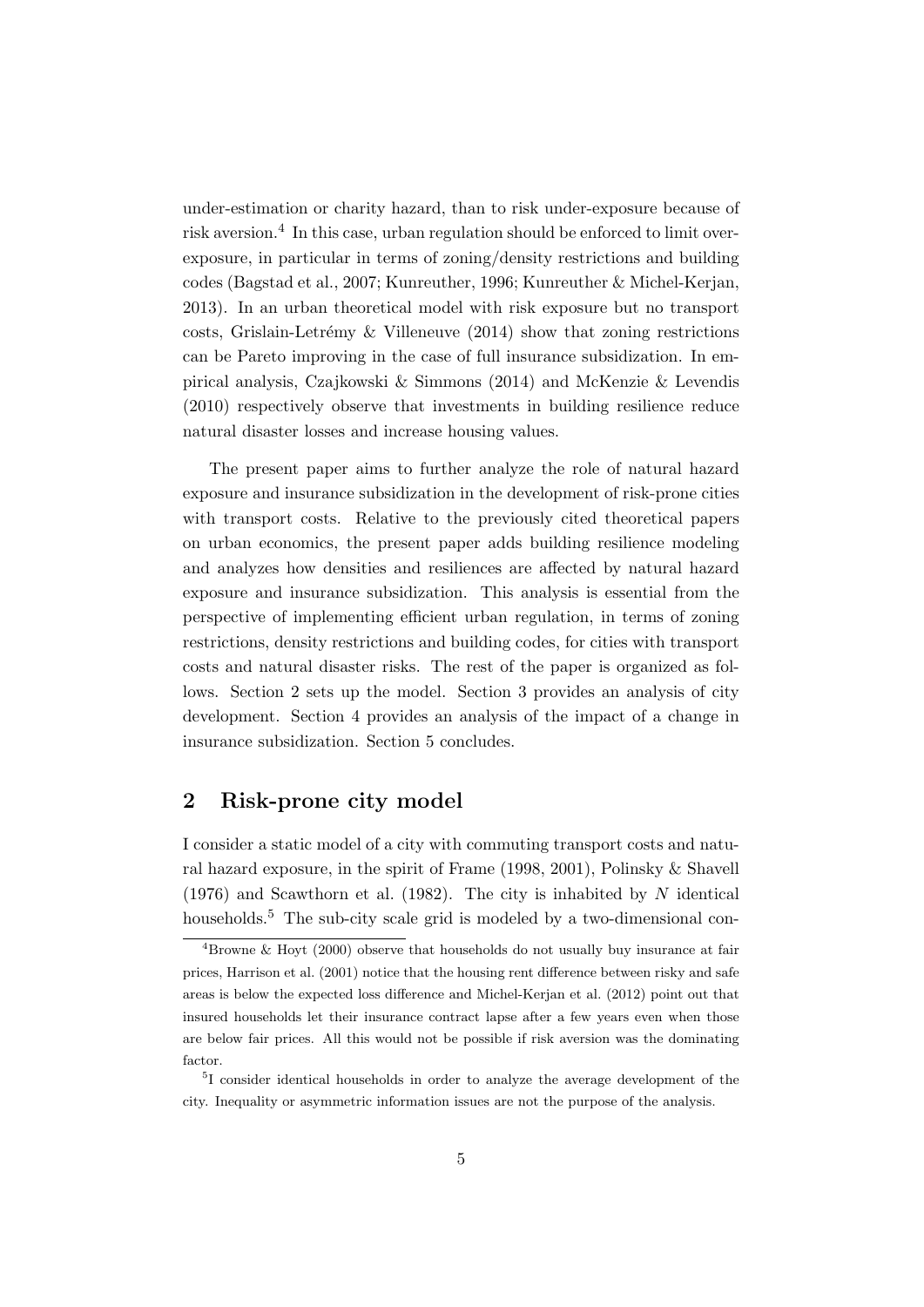tinuous space with the coordinate system  $x = (x_1, x_2)$ . Because of spatial heterogeneity due to transport costs and natural hazards, all variables potentially depend on location *x*. Moreover, each variable has a unique value at each location *x* because I consider identical households and identical housing developers. The city has a pre-established center located at  $x = (0,0)$ , also called the central business district where work and consumption activities are concentrated.

Households compete to spread out in the space around the city center and commute between their housing location and the city center. They choose their housing location *x* and the quantity of goods purchased in the city center, aggregated in a composite good denoted *z*(*x*). Besides composite good consumption, households value their housing good consumption, characterized by lot size, measured in land area unit and denoted  $s(x)$ .<sup>6</sup> The utility function of each household, denoted  $v(.)$ , depends on  $z(x)$  and  $s(x)$ and is classically supposed to be twice continuously differentiable, strictly increasing in each argument (with  $\partial_z v(0, s) = \infty$  and  $\partial_s v(z, 0) = \infty$ ) and globally concave. The composite good supplied in the city center is considered as the numéraire (i.e. price equal to 1 for one unit of good) and the housing good supplied by housing developers at location *x* has a housing unit price denoted  $p_h(x)$  (i.e. price for one land area unit with housing). The composite good expenses and the housing rent for one household located at *x* are thus respectively  $z(x)$  and  $p_h(x)s(x)$ .

Besides composite good expenses and housing rent, households incur commuting transport costs and expenses related to natural hazards. One household settling at location *x* incurs the given transport cost  $t(x)$  because of commuting between its housing location and the city center (or potentially other valuable amenities). For example, a city located next to an estuary is depicted in figure  $1<sup>7</sup>$  On the land, the darkness of the square units characterizes the commuting transport cost  $t(x)$  for each household located at *x*. Darker areas represent locations further from the city center with higher transport costs. In stylized models, transport costs are often

<sup>&</sup>lt;sup>6</sup>The lot size for one household is the land area for this household. For example, for a building occupying 400*m*<sup>2</sup> of land and inhabited by 10 households, the lot size of one household is  $40m^2$ .

<sup>&</sup>lt;sup>7</sup>In figures 1 and 2, the space is represented by a discrete grid even if the model is continuous.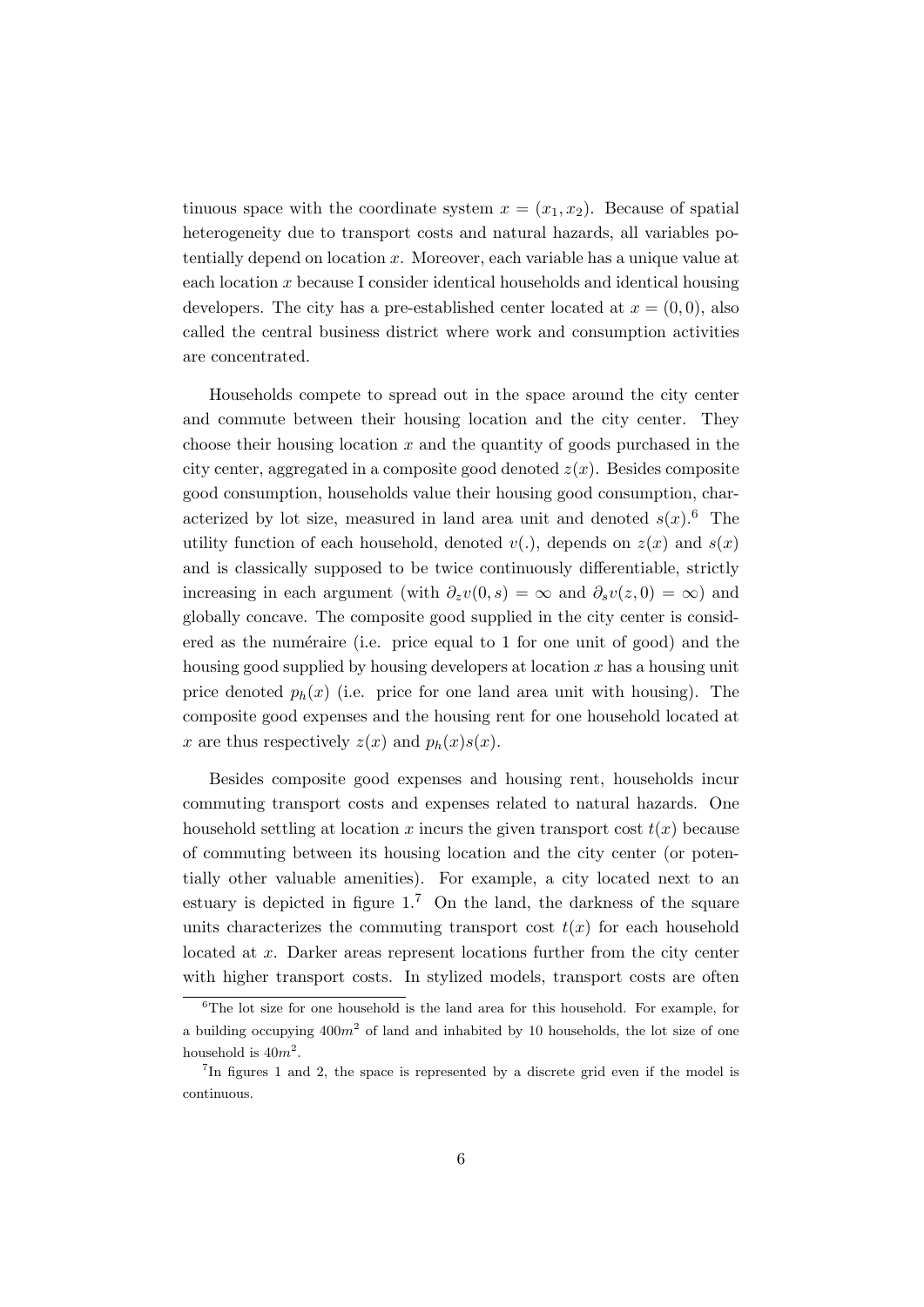considered to be proportional to the distance to the city center. However, real transport costs are more complex than this stylized form, in particular because of transport system complexity. Moreover, other potential amenities (e.g. the positive amenities of being near the water-front) should be taken into account in the transport costs. Note also that transport costs should include different costs, in particular the direct transport cost but also the time opportunity cost.

One household settling at location *x* is also exposed to natural hazards (such as flooding), with the given probability of impact  $\pi(x)$ . The level of the loss in case of impact, denoted  $l(.)$ , depends on the housing lot size  $s(x)$  and on the building resilience, denoted  $b(x)$ . The loss function  $l(.)$  is assumed to be twice continuously differentiable. It is decreasing with *b* at a decreasing rate because the most efficient resilience investments are made first. Besides, if it is reasonably assumed that more households on a land unit leads to more total losses on this land unit (for a given building resilience level), the loss function is such that  $\frac{l(s,b)}{s} \geq \frac{\partial l}{\partial s}(s,b)$  for any *s* and *b*.<sup>8</sup> Note that losses should include direct and indirect losses. The city depicted in figure 1 is also represented in figure 2 for natural hazard exposure. On the land, the darkness of the square units characterizes the probability  $\pi(x)$  of being affected by a natural hazard for each household located at *x*. The higher the risk, the darker the location. For flooding risks, locations at lower altitude are usually more subject to flooding and should be darker. The probability of being affected by a natural hazard can correspond for example to the probability that the water level reaches a threshold level that induces significant losses for households. Besides, I consider that insurance is supplied to households at or below fair prices because I do not consider any insurance transaction cost and I consider potential insurance subsidy. As households are risk-averse (i.e. their utility function is concave), they deliberately purchase full insurance coverage and bear a certain cost related to natural disaster risks, which is the insurance premium. With insurance subsidy corresponding to a fraction  $\lambda \in [0, 1]$  of expected losses, the premium paid by a household located at *x* is  $(1 - \lambda)\pi(x)l(s(x), b(x))$ . The higher  $\lambda$ ,

 $8$ With  $\frac{1}{s}$  households on a developed land unit, each one having a lot size *s*, the total loss on the land unit is  $\frac{1}{s}l(s, b)$ . If more households on a land unit leads to more total losses on this land unit, the loss function is such that  $\frac{l(s_1,b)}{s_1} \leq \frac{l(s_2,b)}{s_2}$  for any  $\frac{1}{s_1} \leq \frac{1}{s_2}$  and *b*. In this case, for any s and  $ds \geq 0$ ,  $\frac{l(s+ds,b)}{s+ds} \leq \frac{l(s,b)}{s}$ , which leads to  $s(l(s,b) + \frac{\partial l}{\partial s}(s,b)ds) \leq$  $(s + ds)l(s, b)$  and then  $\frac{\partial l}{\partial s}(s, b) \leq \frac{l(s, b)}{s}$  with a first order development.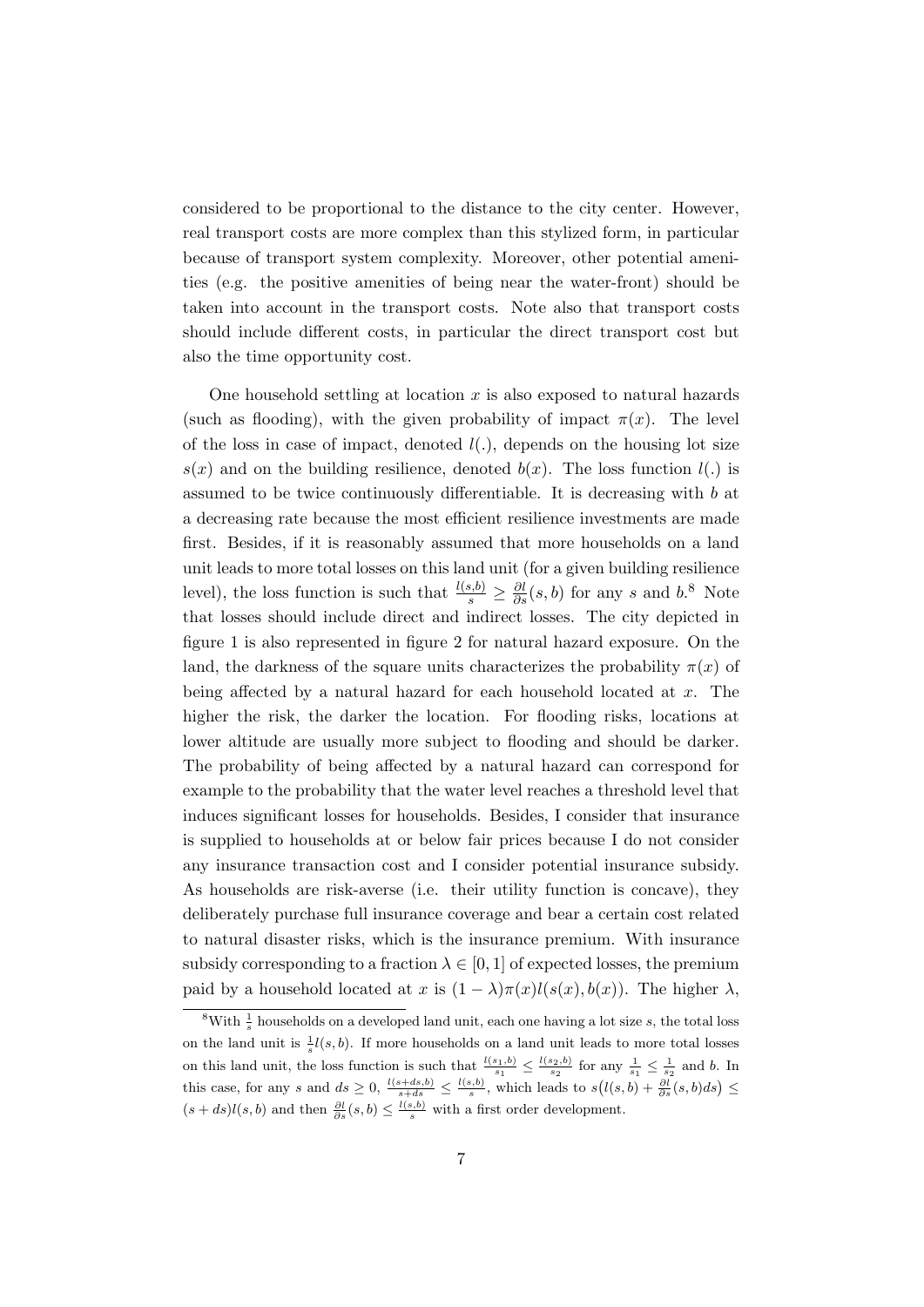the higher the subsidy. The insurance subsidy can be financed either by the city through a lump-sum tax on household wealth or by another party outside the city. In the former case, the tax borne by each household in the city is  $\overline{\tau} = \frac{\lambda}{N}$  $\frac{\lambda}{N}$   $\iint \pi(x)l(s(x),b(x))n(x)dx_1dx_2$  (in which  $n(x)$  is the household density at location  $x$ ). In the latter case, the tax borne by each household in the city is  $\overline{\tau} = 0.9$  For one household located at *x*, transport cost, insurance premium and tax are thus respectively  $t(x)$ ,  $(1 - \lambda)\pi(x)l(s(x), b(x))$  and  $\overline{\tau}$ .



Figure 1: Commuting transport costs in the city.

As households are identical in terms of preferences and wealth, denoted  $\overline{y}$ , they reach the same utility level  $\overline{v}$  at equilibrium. Otherwise, households with lower utility levels at location *x* would have settled at location *x ′* where other households reach a higher utility level, which would have decreased at *x* and increased at *x ′* housing unit price until the equilibrium with spatially uniform utility level had been reached. Following Alonso (1964) and Fujita & Thisse (2002), competition between households over where to settle leads housing prices to be the solutions of bid price problems: at each location *x*, the housing unit price  $p_h(x)$  corresponds to the highest price that can be afforded by households. The wealth minus expenses except housing rent,

 $9^9$ The latter case is representative of an insurance subsidized by the country which is large relative to the city. Besides, note that a natural disaster like flooding usually strikes many locations of a city at the same time and thus has an aggregate risk component at the city level. However, an insurance system organized at the country level enables to better diversify risk.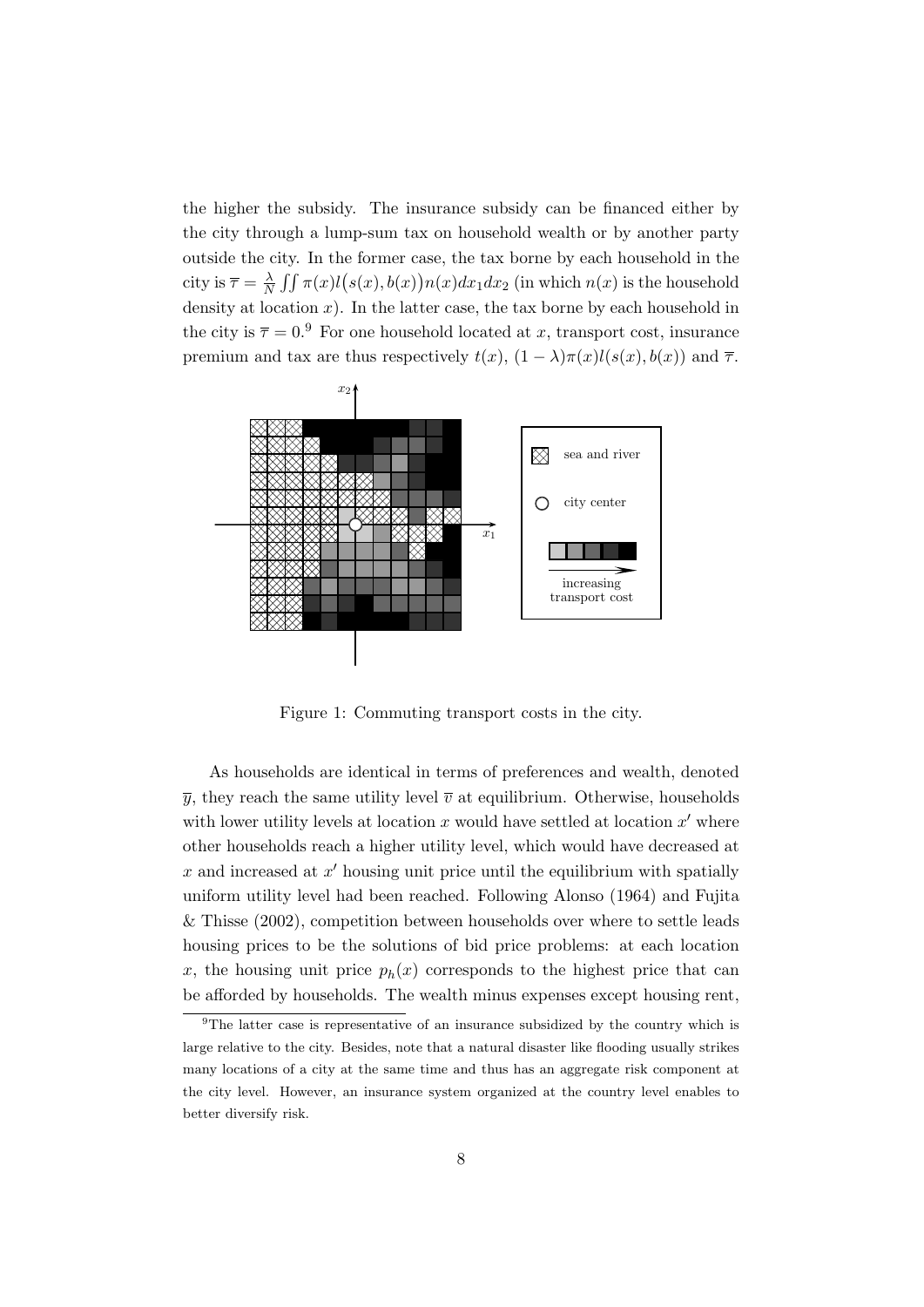

Figure 2: Natural hazard risks in the city.

divided by the lot size, is the maximal amount that can be paid by one household for one land unit with housing. As households are free to choose their composite good consumption and reach the utility level  $\overline{v}$ , the housing unit bid price problem at location *x* can then be expressed as follows:

$$
p_h(x) = \max_{z(x)} \frac{\overline{y} - \overline{\tau} - z(x) - t(x) - (1 - \lambda)\pi(x)l(s(x), b(x))}{s(x)}
$$
  
s.t.  $v(z(x), s(x)) = \overline{v}$ . (1)

Housing goods are supplied by identical housing developers in competition. Housing developers observe the housing unit price (1) resulting from the competition between households. They compete to acquire land from absentee land owners at the land unit price denoted  $p_l(x)$  at each location *x* (i.e. price for one land area unit without housing). They choose the housing lot size  $s(x)$  and the building resilience  $b(x)$  for urban development at each location *x*. Besides the cost of land, they incur the cost of housing lot development, denoted  $c(s(x), b(x))$  for lot size  $s(x)$  and resilience  $b(x)$ for one household. The cost function  $c(.)$  is assumed to be twice continuously differentiable. It is increasing with *b* at an increasing rate because the less costly resilience investments are made first. Besides, if it is reasonably assumed that more households on a land unit leads to more total housing development costs on this land unit (for a given building resilience level),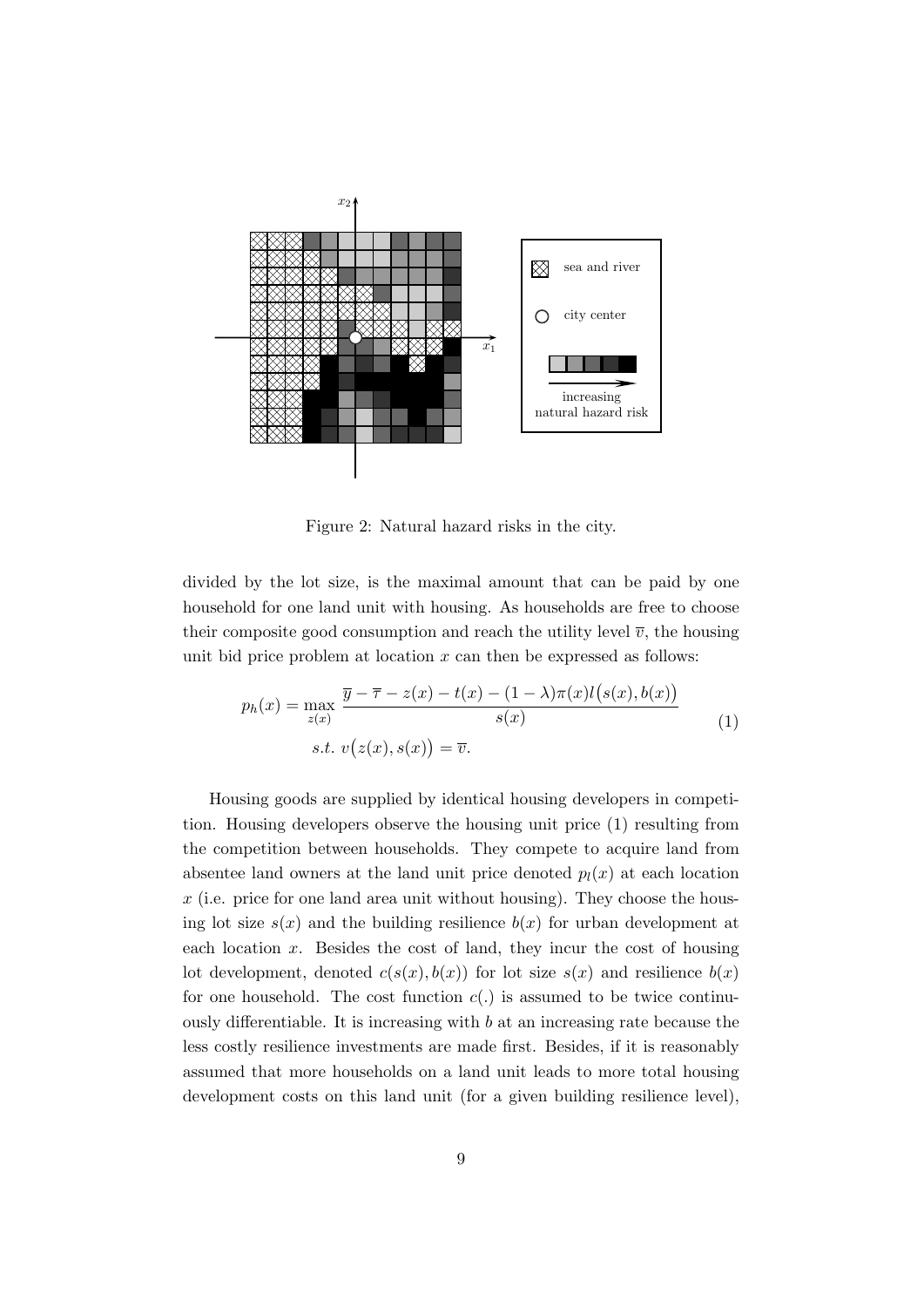the cost function is such that  $\frac{c(s,b)}{s} \geq \frac{\partial c}{\partial s}(s,b)$  for any *s* and *b*.<sup>10</sup> At each location, housing developers are constrained by the availability of one land area unit. Similarly to the housing unit price, the land unit price  $p_l(x)$  is determined at each location *x* by the highest price that can be afforded by housing developers because of competition. The housing rent per household minus the development cost, multiplied by the household density denoted  $n(x)$ , is the maximal amount that can be paid by one housing developer for one land area unit. As housing developers are free to choose housing lot sizes and building resiliences, and they observe the housing unit price (1) and face land constraints, the land unit bid price problem at location *x* can then be expressed as follows:

$$
p_l(x) = \max_{s(x), b(x)} \left( p_h(x)s(x) - c(s(x), b(x)) \right) n(x)
$$
  
s.t. (1) and  $n(x)s(x) \le 1$ . (2)

The boundaries of the city correspond to the locations where the land unit price  $p_l(x)$  is equal to the land opportunity rent denoted  $\overline{p_a}$  (e.g agricultural rent).

Finally, the city is characterized by its number of households:

$$
N = \iint n(x)dx_1 dx_2.
$$
 (3)

With a given number of households (i.e. *N* given), (3) indirectly determines the welfare level  $\bar{v}$  in the city. This characterizes in particular a "closed" city" in terms of population. With a given welfare level (i.e.  $\bar{v}$  given), (3) determines the number of households *N* in the city. This characterizes in particular an "open city" in which the welfare level depends on the welfare level outside the city.

#### **3 Risk-prone city development**

Outside the boundaries of the city, housing development is not profitable  $(n(x) = 0$  and  $p_l(x) = \overline{p_a}$ . On the boundaries, land may be partly developed  $(0 \leq s(x)n(x) \leq 1)$  because housing development is equally profitable to agriculture  $(p_l(x) = \overline{p_a})$ . Inside the boundaries, land is fully developed

 $10$ The proof is similar to the one in the footnote 8 for the natural disaster loss function.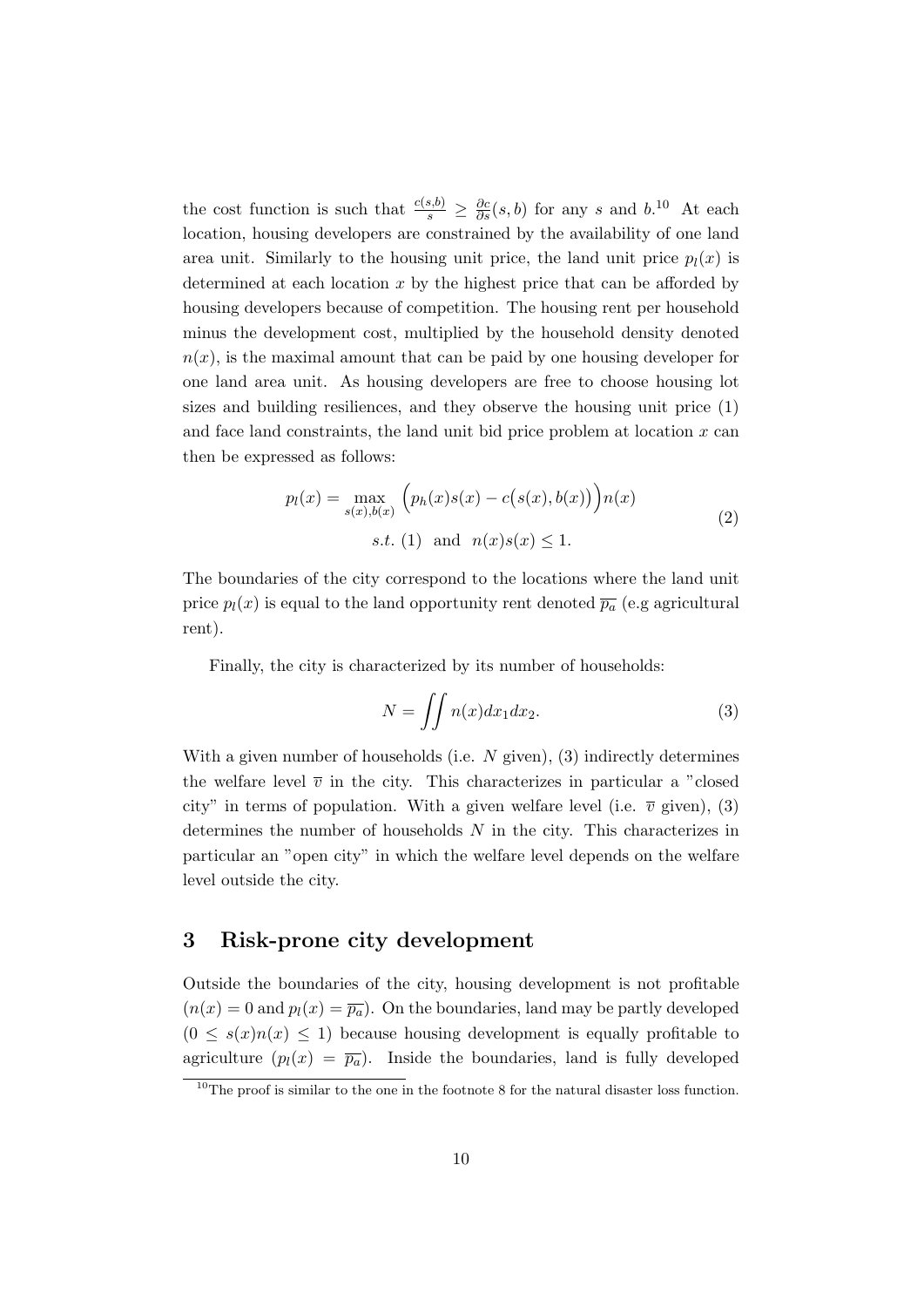because housing development is more profitable than agriculture and thus the household density is:

$$
n(x) = \frac{1}{s(x)}.\tag{4}
$$

As explained in the previous section, households settled in the city reach the same welfare level  $\overline{v}$  at equilibrium. As the utility function  $v(.)$  is strictly increasing in *z*,  $\tilde{z}(s, v)$  can be defined such that  $v(\tilde{z}(s, v), s) = v$  and  $\tilde{z}(s, t)$ is decreasing with *s* at a decreasing rate because  $v(.)$  is concave (proof in appendix A.1). Thus, the composite good consumption  $z(x)$  purchased by one household settled at location *x* can be expressed as a function of the housing lot size  $s(x)$  and the uniform welfare level  $\overline{v}$ :

$$
z(x) = \tilde{z}(s(x), \overline{v}).
$$
\n(5)

With (5), the housing unit bid price problem (1) boils down to the housing unit price:

$$
p_h(x) = \frac{\overline{y} - \overline{\tau} - \tilde{z}(s(x), \overline{v}) - t(x) - (1 - \lambda)\pi(x)l(s(x), b(x))}{s(x)}.
$$
 (6)

With the housing unit price (6) and the household density (4), the land unit bid price problem (2) boils down to:

$$
p_l(x) = \max_{s(x),b(x)} \frac{\overline{y} - \overline{\tau} - \tilde{z}\left(s(x), \overline{v}\right) - t(x) - (1 - \lambda)\pi(x)l\left(s(x), b(x)\right) - c\left(s(x), b(x)\right)}{s(x)}.
$$
\n(7)

The housing lot size  $s(x)$  and the building resilience  $b(x)$  chosen by housing developers at location *x* inside the boundaries of the city are the solutions of the first order conditions of (7) (proof in appendix A.2):

$$
\frac{\partial_s v}{\partial_z v}\big(s(x), \tilde{z}(s(x), \overline{v})\big) = (1 - \lambda)\pi(x)\frac{\partial l}{\partial s}\big(s(x), b(x)\big) + \frac{\partial c}{\partial s}\big(s(x), b(x)\big) + p_l(x), \quad (8)
$$

$$
-(1 - \lambda)\pi(x)\frac{\partial l}{\partial b}(s(x), b(x)) = \frac{\partial c}{\partial b}(s(x), b(x)).
$$
\n(9)

(8) states that the housing lot size  $s(x)$  for one household at location x is chosen such that it equalizes the marginal rate of substitution to the marginal housing unit cost (over the composite good price, i.e. the numéraire). The marginal rate of substitution characterizes the marginal benefit of increasing the housing lot size for the household, which decreases from  $+\infty$  to 0 when  $s(x)$  increases from 0 to  $+\infty$ . The marginal housing unit cost is composed of the marginal insurance premium borne by the household, the marginal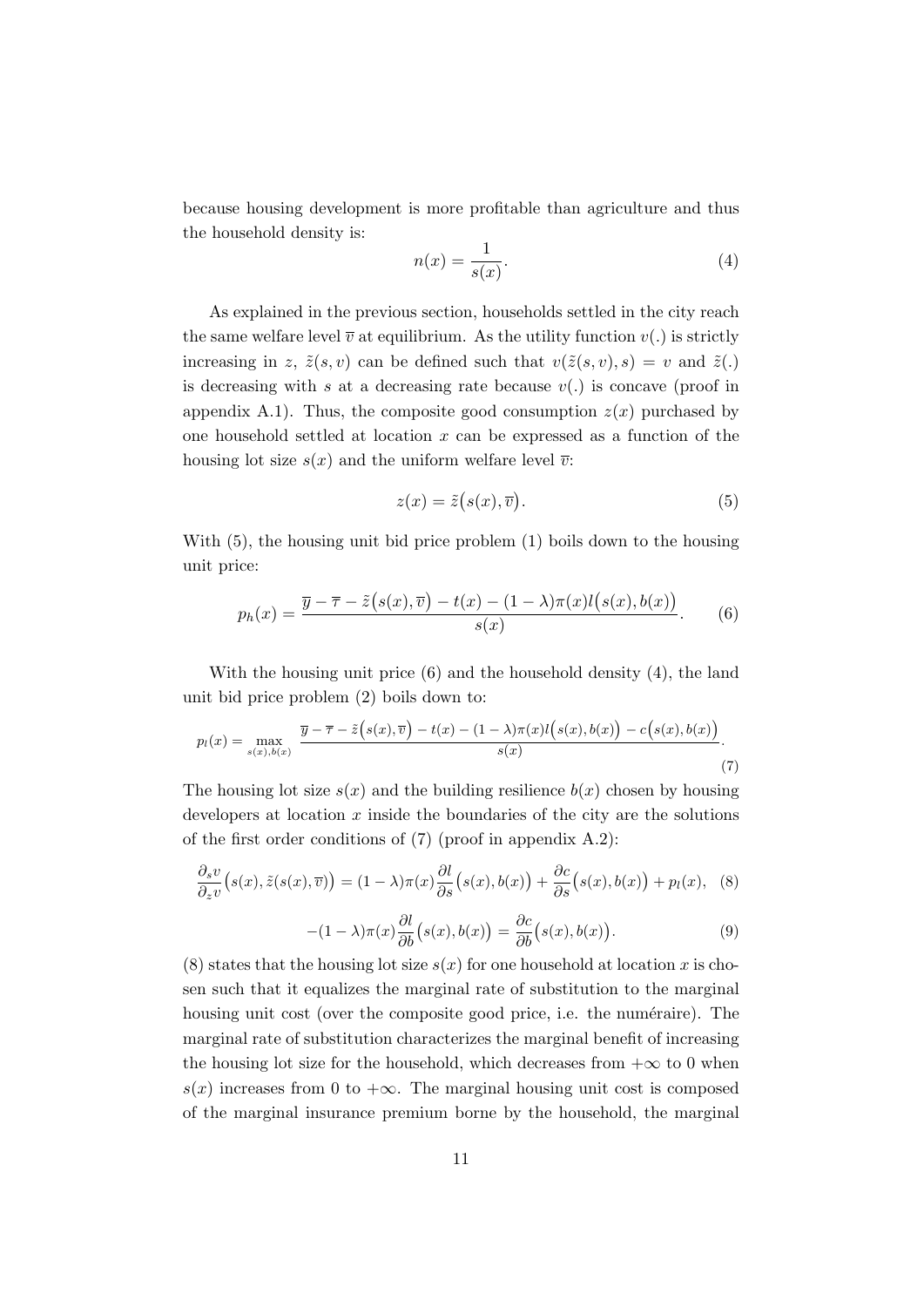housing development cost and the land unit price. (9) relates that the building resilience  $b(x)$  for housing at location x is chosen such that it equalizes the marginal benefit of decreasing insurance premium for the household to the marginal cost of increasing building resilience for the housing developer. Note that if  $-(1 - \lambda)\pi(x)\partial_b l(s(x),0) \leq \partial_b c(s(x),0)$ ,  $b(x)$  is binding in 0. With  $s(x)$  and  $b(x)$  being determined by (8) and (9), (7) then indirectly gives the land unit price:

$$
p_l(x) = \frac{\overline{y} - \overline{\tau} - \tilde{z}(s(x), \overline{v}) - t(x) - (1 - \lambda)\pi(x)l(s(x), b(x)) - c(s(x), b(x))}{s(x)}.
$$
 (10)

**Proposition 1** *With null cross derivation for l*(*.*) *and c*(*.*) *relative to their two arguments, the housing lot size*  $s(x)$  *and the building resilience*  $b(x)$  *vary in space as follows:*<sup>11</sup>

$$
A_1(x)\frac{ds}{d\vec{x}} = \frac{1}{s(x)}\frac{dt}{d\vec{x}} + (1-\lambda)\left(\frac{l(s(x),b(x))}{s(x)} - \frac{\partial l}{\partial s}(s(x),b(x))\right)\frac{d\pi}{d\vec{x}},\tag{11}
$$

$$
A_2(x)\frac{db}{d\vec{x}} = -(1-\lambda)\frac{\partial l}{\partial b}(s(x),b(x))\frac{d\pi}{d\vec{x}},\tag{12}
$$

*in which*  $A_1(x)$  *and*  $A_2(x)$  *are positive.* 

Proposition 1 is proved in appendix A.3. (11) tells that, at a given risk of natural hazard, the housing lot size  $s(x)$  increases while translating further away from the city center. Thus, the household density  $n(x)$  (i.e. the inverse of the housing lot size  $s(x)$ ) decreases while translating further away from the city center, as first explained by Alonso (1964). With the reasonable assumption  $\frac{l(s,b)}{s} \geq \frac{\partial l}{\partial s}(s,b)$  for any *s* and *b*, the coefficient in front of  $\frac{d\pi}{d\vec{x}}$  in (11) is positive and (11) says that, at a given distance to the city center, the housing lot size  $s(x)$  increases while translating towards riskier areas if insurance is not fully subsidized  $(\lambda < 1)$ . Thus, the household density  $n(x)$  decreases while translating towards riskier areas in this case. As  $l(.)$  is decreasing with *b*, (12) points out that the building resilience increases while translating towards riskier areas if insurance is not fully subsidized  $(\lambda < 1)$ .

**Proposition 2** *The housing unit price*  $p_h(x)$  *and the land unit price*  $p_l(x)$ *vary in space as follows:*

$$
\frac{dp_h}{d\vec{x}} = \frac{dp_l}{d\vec{x}} + \frac{\frac{\partial c}{\partial s}(s(x), b(x)) - \frac{c(s(x), b(x))}{s(x)}}{s(x)} \frac{ds}{d\vec{x}} + \frac{\frac{\partial c}{\partial b}(s(x), b(x))}{s(x)} \frac{db}{d\vec{x}},\tag{13}
$$

 $\frac{11}{d} \vec{x}$  corresponds to any small move in space:  $d\vec{x} = (dx_1, dx_2)$ .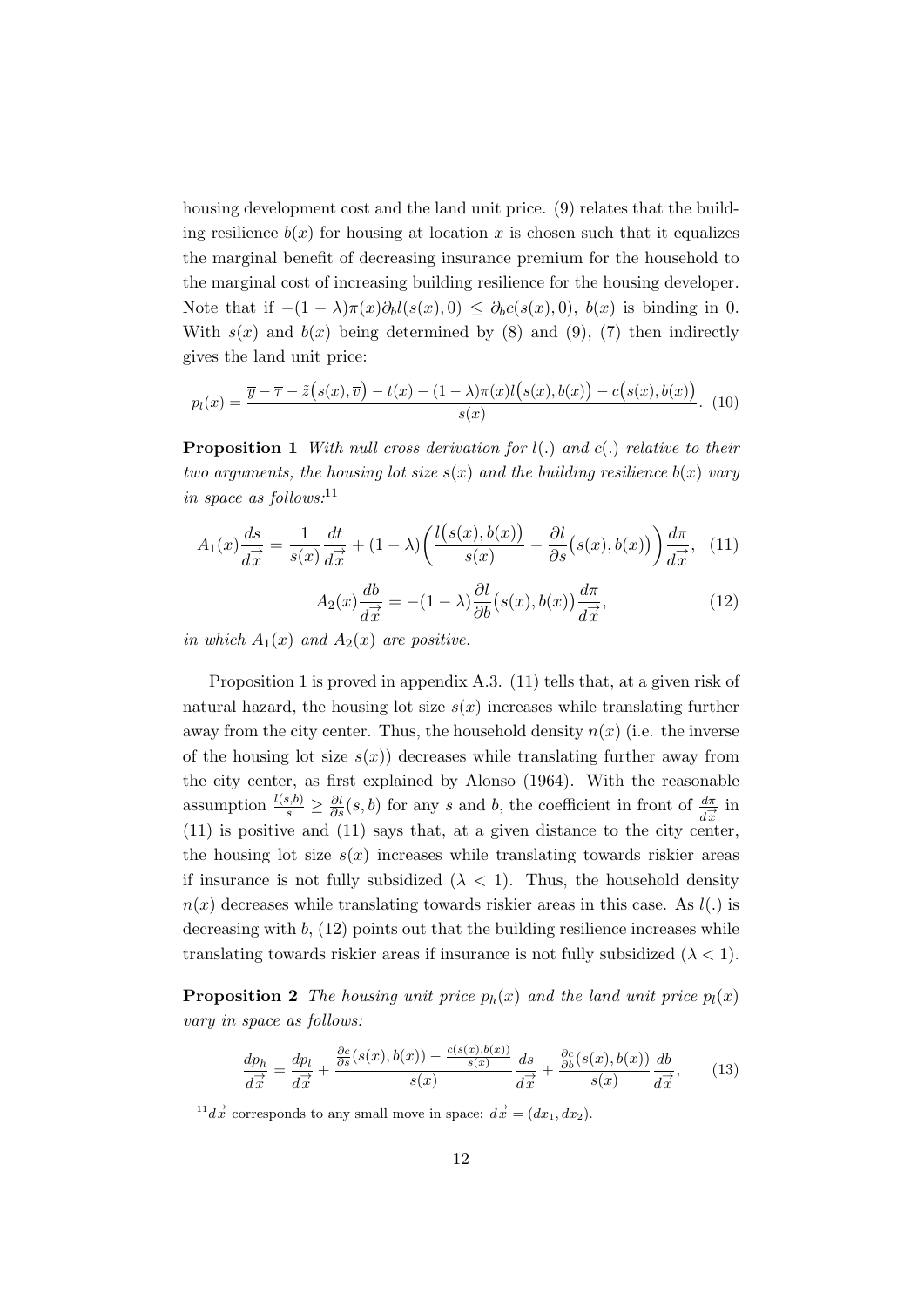$$
\frac{dp_l}{d\vec{x}} = -\frac{1}{s(x)}\frac{dt}{d\vec{x}} - \frac{(1-\lambda)l(s(x),b(x))}{s(x)}\frac{d\pi}{d\vec{x}}.\tag{14}
$$

In proposition 2,  $(14)$  is obtained by spatial derivation of  $(7)$  with the envelop theorem, while (13) is obtained by spatial derivation of the combination of  $(6)$  and  $(10)$ .  $(14)$  relates firstly that, at a given risk of natural hazard, the land unit price  $p_l(x)$  decreases while translating further away from the city center, as first explained by Alonso (1964). (14) tells secondly that, at a given distance to the city center, the land unit price  $p_l(x)$ decreases while translating towards riskier areas if insurance is not fully subsidized  $(\lambda < 1)$ . Moreover, the higher the insurance subsidization  $(\lambda)$ , the lower the land price difference between risky areas and safe areas. These observations confirm the results of Frame (1998), Polinsky & Shavell (1976) and Scawthorn et al. (1982) in a context including building resilience. (13) indicates that the housing unit price  $p_h(x)$  is modified through three channels while moving in the city: the land unit price  $p_l(x)$ , the housing lot size  $s(x)$  and the building resilience  $b(x)$ . At a given risk of natural hazard, the housing unit price  $p_h(x)$  decreases while translating further away from the city center because firstly the land unit price decreases, secondly the effect through the housing lot size is negative (because  $ds/d\vec{x} \geq 0$  and with the reasonable assumption  $\frac{c(s,b)}{s} \geq \frac{\partial c}{\partial s}(s,b)$  and thirdly the effect through the building resilience is null. At a given distance to the city center, translating towards riskier areas leads to the decrease of housing unit price  $p_h(x)$ through the decrease of land unit price  $p_l(x)$  and the increase of housing lot size  $s(x)$  (as far as  $\frac{c(s,b)}{s} \geq \frac{\partial c}{\partial s}(s,b)$ ), while on the other hand it leads to the increase of housing unit price  $p_h(x)$  through the increase of building resilience  $b(x)$ . This differentiates slightly the spatial variation of land unit price  $p_l(x)$  and housing unit price  $p_h(x)$ , contrary to the previously cited papers which do not consider building resilience. Moreover, it is coherent with the empirical observation by McKenzie  $&$  Levendis (2010) that investments in building resilience increase housing prices.

**Proposition 3** If the probability of natural hazard is denoted  $\pi^*(t)$  on the *city boundaries,*  $\pi^*(t)$  *is such that:* 

$$
\frac{d\pi^*}{dt} = -\frac{1}{(1-\lambda)l(s(x),b(x))}.
$$
\n(15)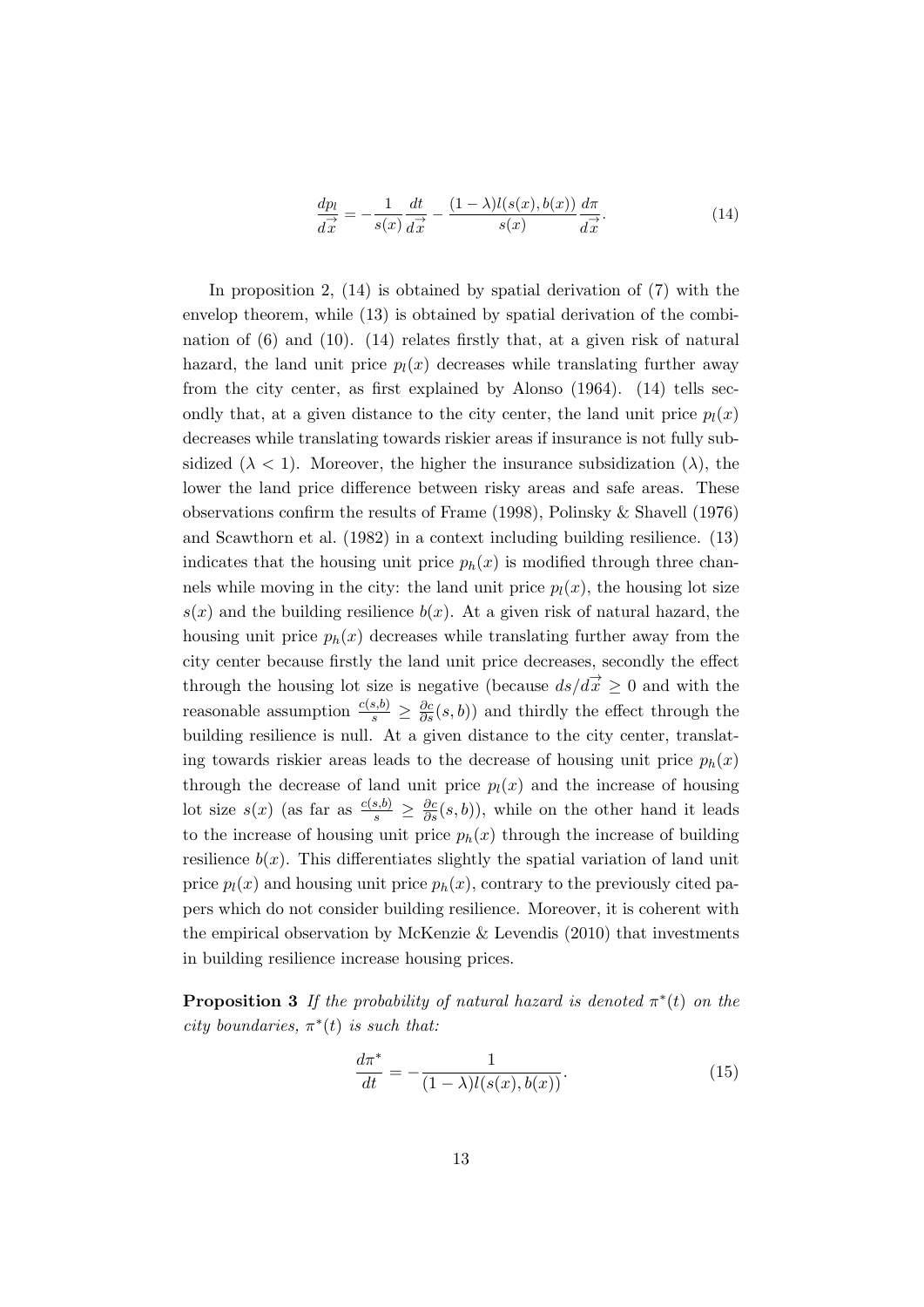

Figure 3: City boundaries and developed areas, as a function of transport cost *t* and probability  $\pi$  of natural hazard.

Proposition 3 is directly deduced from (14) because the land unit price  $p_l(x)$  is constant and equal to the opportunity rent  $\overline{p_a}$  on the city boundaries. (15) expresses that riskier locations are developed near the city center because of lower transport cost, which confirms the result of Frame (1998) in a context including building resilience. A location *x* at a distance *t* from the city center is developed if  $\pi(x) \leq \pi^*(t)$ . The outer boundary of the city corresponds to the developed area the furthest away from the city center. The inner boundaries of the city correspond to the riskiest developed area for each distance to the city center. Figure 3 illustrates on a graph, with transport and risk as coordinates, the city boundaries and the developed areas. The slope of  $\pi^*$  relative to *t* is steeper when building resilience is implemented. Thus, more households are located near the city center (i.e. the city is more compact) when building resilience is more affordable.

### **4 The impact of insurance subsidization**

**Proposition 4** *With actuarially fair insurance*  $(\lambda = 0)$ *, the allocation of resources is Pareto optimal.*

Proposition 4 is proved in appendix B.1. Actuarially fair insurance policy leads to the Pareto optimal allocation of resources because it gives the right incentives to households and housing developers in terms of density development and building resilience. In practice, actuarially fair insurance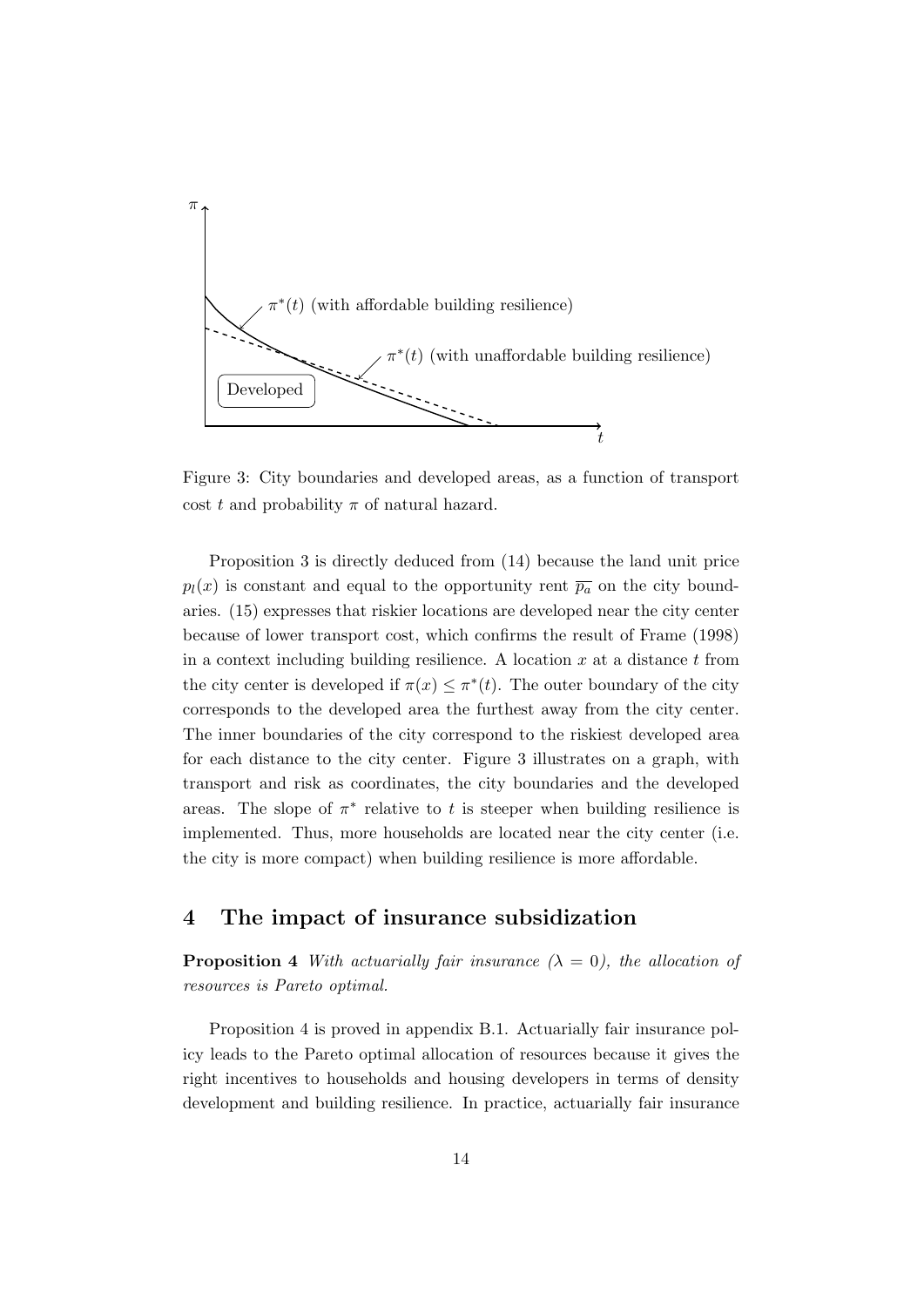is hardly ever implemented, and policy makers usually implement insurance subsidy.

**Proposition 5** *With null cross derivation for l*(*.*) *and c*(*.*) *relative to their two arguments, the increase of insurance subsidization has the following impact on urban development at each location x of the city:*

$$
s(x)A_1(x)\frac{ds(x)}{d\lambda} = \pi(x)s(x)\left(\frac{\partial l}{\partial s}(s(x), b(x)) - \frac{l(s(x), b(x))}{s(x)}\right) + \alpha(x)\frac{d\overline{v}}{d\lambda} + \frac{d\overline{\tau}}{d\lambda},\tag{16}
$$

$$
A_2(x)\frac{db(x)}{d\lambda} = \pi(x)\frac{\partial l}{\partial b}(s(x), b(x)),\tag{17}
$$

in which  $\alpha(x) = \frac{\partial \tilde{z}}{\partial v}(s(x), \overline{v}) - s(x)\frac{\partial^2 \tilde{z}}{\partial v \partial s}(s(x), \overline{v})$  and  $A_1(x)$  and  $A_2(x)$  are *positive.*

Proposition 5 is proved in appendix B.2. (16) characterizes how the increase of insurance subsidy ( $\lambda$ ) affects the housing lot size  $s(x)$  and thus the household density  $n(x)$  at each location in the city. The direct impact corresponds to the first term on the right-hand side of (16), which is negative with the reasonable assumption  $\frac{l(s,b)}{s} \geq \frac{\partial l}{\partial s}(s,b)$  for any *s* and *b*. A given increase of  $\lambda$  gives, through this direct effect, a density increase which is proportional to the probability  $\pi(x)$ . The indirect impact through the levels of welfare  $\bar{v}$  and tax  $\bar{\tau}$  corresponds to the second and third terms. If the number *N* of households is fixed (which characterizes a "closed city" with  $\bar{v}$  endogenously determined), the density cannot increase everywhere in the  $\text{city}^{12}$  and the increase of insurance subsidy reallocates households from safer areas to riskier areas because of the direct effect. If the welfare level  $\overline{v}$  is fixed (which characterizes an "open city" with *N* endogenously determined),  $\overline{v}$  is not affected by an increase of  $\lambda$  while the impact on  $\overline{\tau}$  depends on who bears the cost of insurance subsidization. If the households in the city bear this cost through the lump-sum tax  $\bar{\tau} = \frac{\lambda}{N}$  $\frac{\lambda}{N}$   $\iint \pi(x)l(s(x),b(x))n(x)dx_1dx_2$ , an increase of  $\bar{\tau}$  due to an increase of  $\lambda$  makes the city less attractive, which explains why it increases lot sizes and decreases densities. Thus, in this case, the increase of insurance subsidy leads to a density increase in strongly risky areas and a density decrease in weakly risky areas. If the households in the city do not bear the cost of insurance subsidization

<sup>&</sup>lt;sup>12</sup>With *N* fixed, the population constraint (3) gives  $0 = \iint \frac{1}{s(x)^2} \frac{ds(x)}{dx} dx_1 dx_2$ , which means that  $\frac{ds(x)}{d\lambda}$  cannot be negative at all locations. Thus,  $\alpha(x)\frac{d\overline{v}}{d\lambda} + \frac{d\overline{\tau}}{d\lambda}$  in (16) cannot be negative for all the location in the city.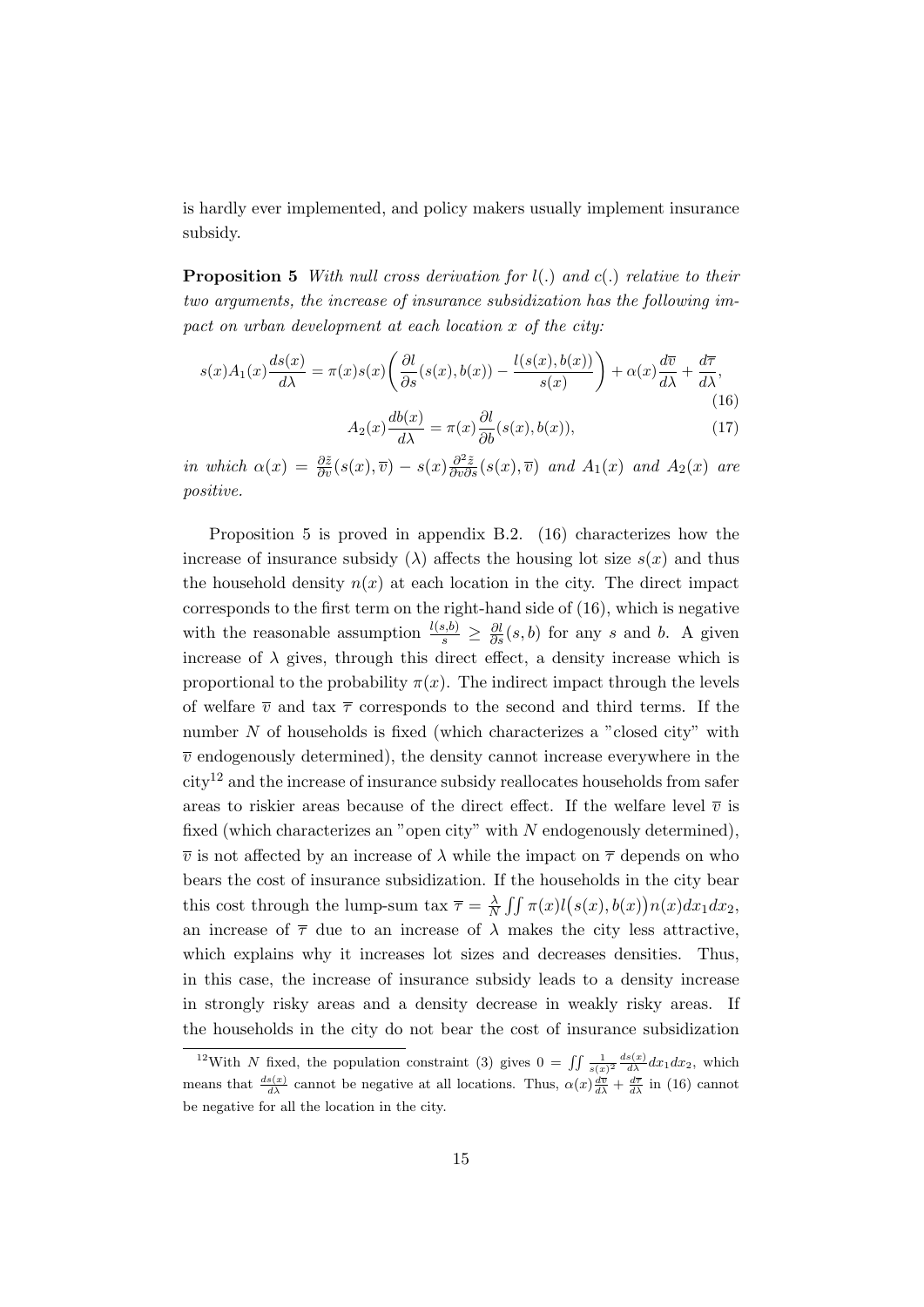(i.e.  $\bar{\tau} = 0$ ), an increase of  $\lambda$  does not have this negative effect on the city attractiveness. Thus, in this case, the increase of insurance subsidy leads to a general density increase in the city. These results explain in which direction density policies should be enforced in risk-prone cities when insurance subsidy is implemented. Besides, (17) points out how the increase of insurance subsidy  $(\lambda)$  modifies the building resilience  $b(x)$  at each location in the city. The impact is negative and proportional to the local probability *π*(*x*). A given increase of  $λ$  leads to a higher building resilience decrease in risky areas than in safe areas. As a consequence, whether with a closed city or an open city and whoever subsidizes insurance, the increase of insurance subsidy leads to a general decrease in building resilience in the city. Note that this decrease is null if the building resilience is already binding in zero (which is the case at a risk-free location). These results show that resilience policies should be enforced when insurance subsidy is implemented.

**Proposition 6** *The increase of insurance subsidization has the following impact on housing and land prices at each location x in the city:*

$$
\frac{dp_h(x)}{d\lambda} = \frac{dp_l(x)}{d\lambda} + \frac{\frac{\partial c}{\partial s}(s(x), b(x)) - \frac{c(s(x), b(x))}{s(x)}}{s(x)} \frac{ds(x)}{d\lambda} + \frac{\frac{\partial c}{\partial b}(s(x), b(x))}{s(x)} \frac{db(x)}{d\lambda},\tag{18}
$$

$$
\frac{dp_l(x)}{d\lambda} = \frac{1}{s(x)} \left( \pi(x)l(s(x), b(x)) - \beta(x)\frac{d\overline{v}}{d\lambda} - \frac{d\overline{\tau}}{d\lambda} \right),\tag{19}
$$

*in which*  $\beta(x) = \frac{\partial \tilde{z}}{\partial v}(s(x), \overline{v})$  *is positive.* 

In proposition 6, (19) is obtained at a given location by derivation of (7) relative to  $\lambda$  with the envelop theorem, while (18) is obtained at a given location by derivation of the combination of (6) and (10) relative to  $\lambda$ . (19) relates how the increase of insurance subsidy  $(\lambda)$  affects the land price  $p_l(x)$  at each location in the city. The direct impact corresponds to the first term on the right-hand side which is positive and proportional to the local probability  $π(x)$ . For a given increase of  $λ$ , the riskier the location, the higher the land price increase through this direct effect. The indirect impact through the levels of welfare  $\bar{v}$  and tax  $\bar{\tau}$  corresponds to the second and third terms. If the welfare level  $\bar{v}$  is fixed (which characterizes an "open city" with *N* endogenously determined),  $\bar{v}$  is not affected by an increase of  $\lambda$  while the impact on  $\bar{\tau}$  depends on who bears the cost of insurance subsidization. If the households in the city bear this cost through the lumpsum tax  $\overline{\tau} = \frac{\lambda}{N}$  $\frac{\lambda}{N}$   $\iint \pi(x)l(s(x),b(x))n(x)dx_1dx_2$ , an increase of  $\overline{\tau}$  due to an increase of  $\lambda$  decreases their wealth and thus land prices. Thus, in this case,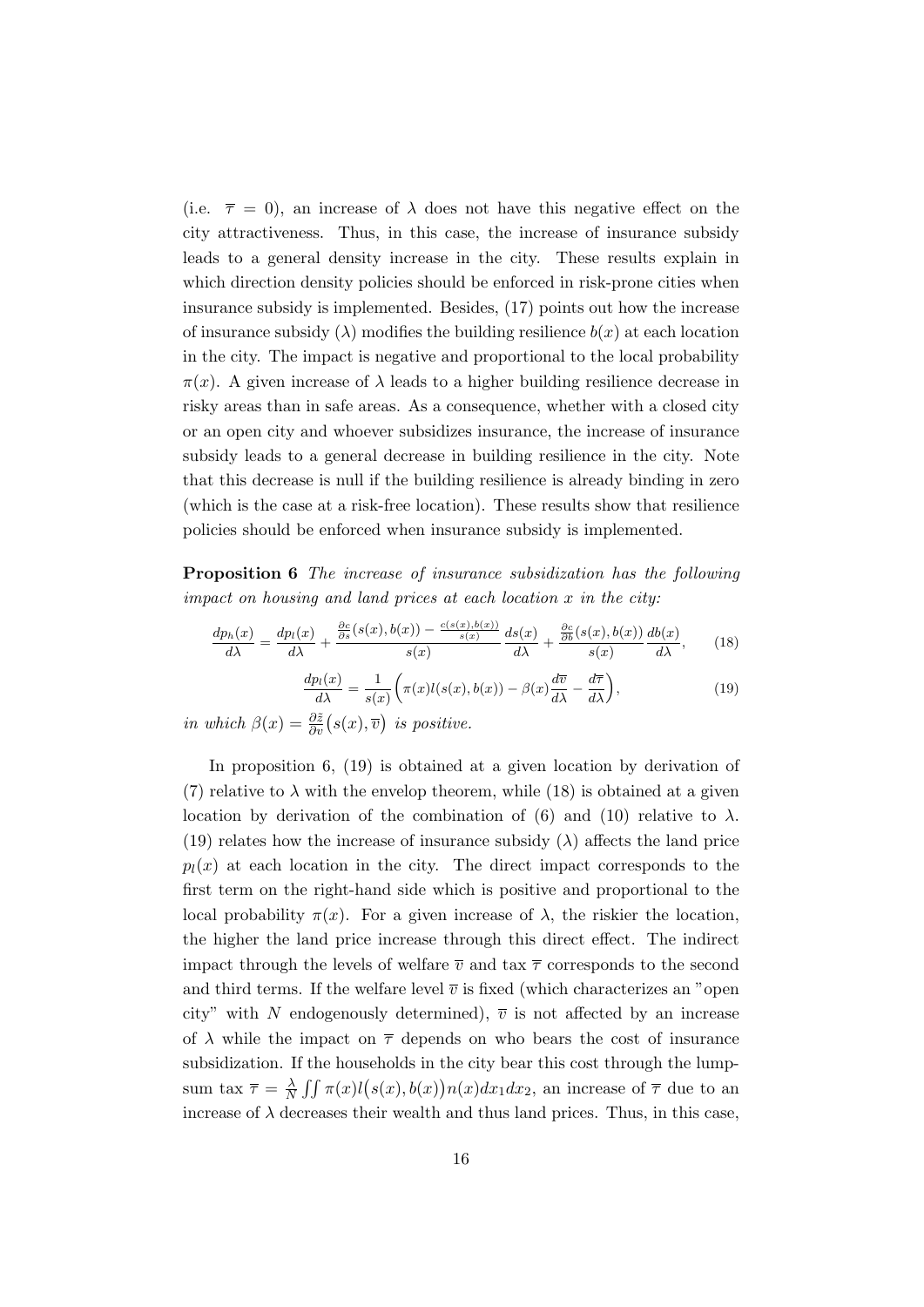

Figure 4: City boundaries and developed areas, as a function of transport cost *t* and probability  $\pi$  of natural hazard.

the increase of insurance subsidy leads to a land price increase in strongly risky areas and a land price decrease in weakly risky areas. If the households in the city do not bear the cost of insurance subsidization (i.e.  $\bar{\tau} = 0$ ), an increase of  $\lambda$  does not have this negative effect on land prices. Thus, in this case, the increase of insurance subsidy leads to a general land price increase in the city because the increase of attractiveness of the city is not lowered by a tax on households in the city. Figure 4 illustrates the impact of a subsidy increase on the city boundaries for an "open city" in the case where the subsidy is borne by households in the city and in the case where the subsidy is not borne by households in the city. Besides, (18) states that the housing price  $p_h(x)$  is modified through three channels while increasing insurance subsidy ( $\lambda$ ): the land unit price  $p_l(x)$ , the housing lot size  $s(x)$ and the building resilience  $b(x)$ . The direction of the impacts through the land unit price and the housing lot size depends on the location, similarly to these two variables. The impact through the building resilience decreases the housing unit price because the increase of insurance subsidy decreases the building resilience and thus its cost.

## **5 Conclusion**

The paper has analyzed urban development choices in a city prone to natural disasters. It complements previous studies, in particular by including building resilience choices. Riskier areas are developed nearer to the city center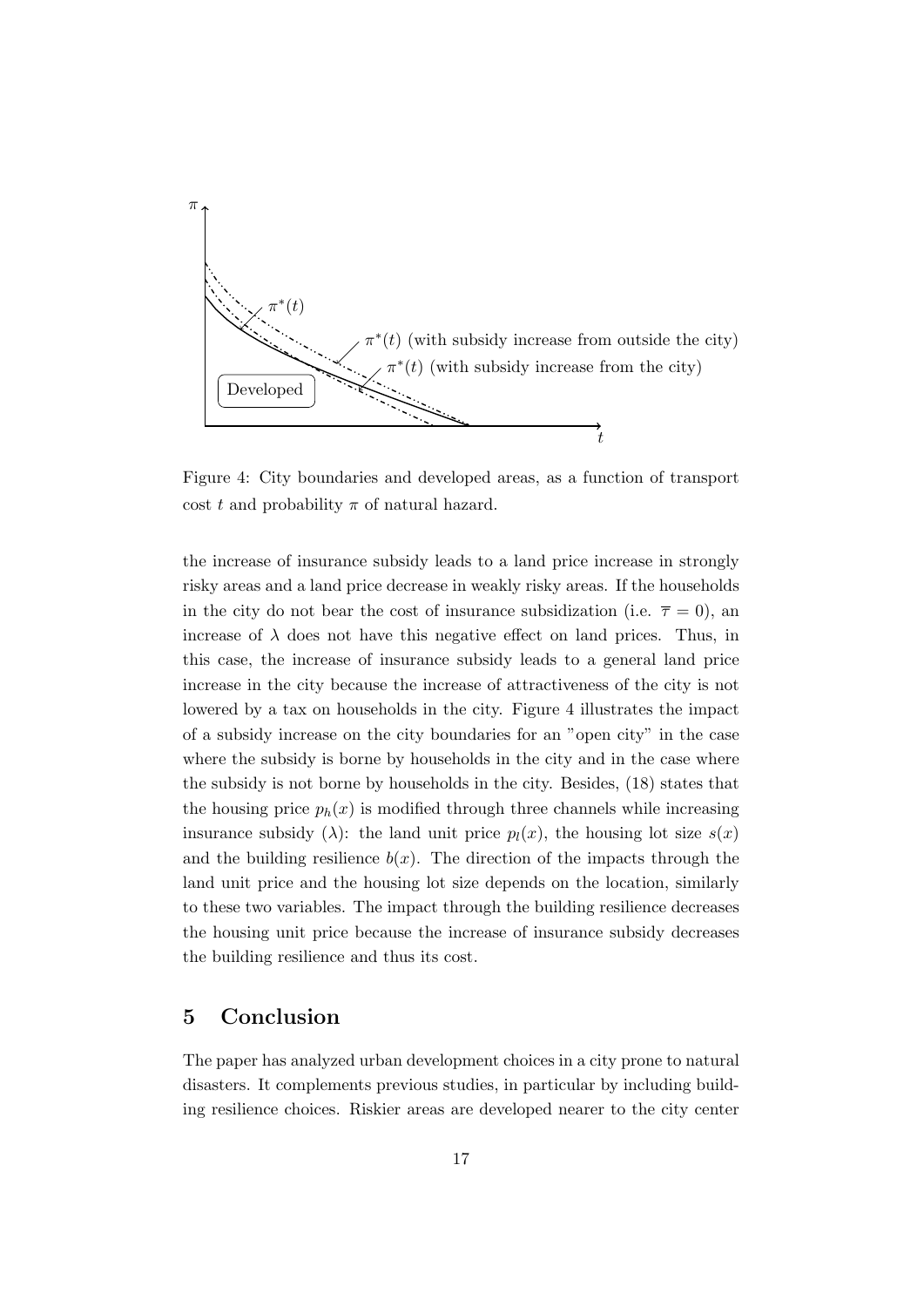than further away. Investment in building resilience leads to more compact cities. At a given distance to the city center, riskier areas have lower land prices and get lower household density and higher building resilience if insurance is not fully subsidized. Actuarially fair insurance leads households to optimally settle in space in terms of density and resilience. An increase of insurance subsidization leads to an increase of density in the riskiest areas of the city, in particular displacing inner boundaries towards riskier areas near the city center. Moreover an increase of insurance subsidization leads to a general decrease of building resilience in the city. To avoid excessive exposure to risk in the case of insurance subsidization, policy makers have to complement their policies by enforcing density and zoning restrictions as well as building codes. In this perspective, the present paper tells that, in the case of insurance subsidization, density and zoning restrictions have to be enforced at least in the riskiest areas of the city, in particular near the city center where land is attractive because of low transport costs. It also tells that, in the case of insurance subsidization, building codes should be generally enforced in the city for Pareto improvement.

## **Acknowledgements**

I would like to thank for their helpful comments and suggestions Jean-Marc Bourgeon, David Frame, Robert Mendelsohn, Arthur Charpentier, Georges Dionne, Erwann Michel-Kerjan, Pierre Picard, Bertrand Villeneuve, Esther Delbourg and all the participants at the following seminars, conferences and workshops: seminar of the Economics Department at Ecole Polytechnique (Paris); seminar of the School of International and Public Affairs at Columbia University (New York); seminar of the Wharton School at Pennsylvania University (Philadelphia); 29th Annual Congress of the European Economic Association (Toulouse); International Summer School on the Economics of Adaptation to Climate Change of EAERE (Venice); Interdisciplinary Ph.D. Workshop in Sustainable Development of Columbia University (New York); 8th Meeting of the Urban Economics Association (Atlanta); International Summer School on Natural Hazards and Disaster Risk Reduction of EAERE (Belpasso).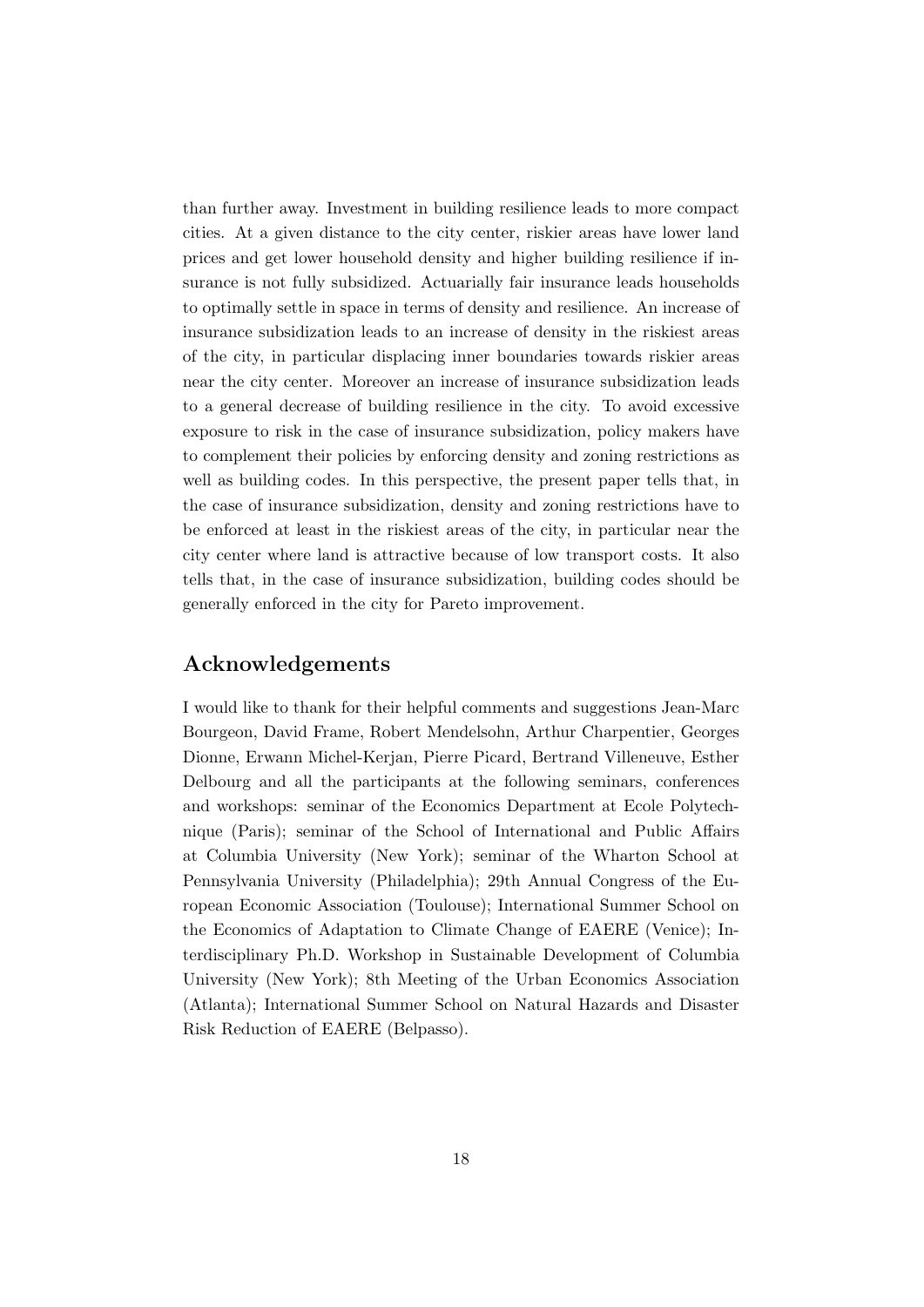#### **References**

Alonso, W. (1964). *Location and land use*. Harvard University Press.

- Atreya, A. & Czajkowski, J. (2014). Is flood risk universally sufficient to offset the strong desire to live near the water? *Risk Management and Decision Processes Center, The Wharton School of the University of Pennsylvania*.
- Bagstad, K., Stapleton, K., & D'Agostino, J. (2007). Taxes, subsidies, and insurance as drivers of united states coastal development. *Ecological Economics*, 63, 285–298.
- Botzen, W., Kunreuther, H., & Michel-Kerjan, E. (2015). Divergence between individual perceptions and objective indicators of tail risks: Evidence from floodplain residents in new york city. *Wharton Risk Center Working Paper*.
- Bouwer, L. M., Huitema, D., & Aerts, J. (2007). Adaptive flood management: the role of insurance and compensation in europe. In *Conference on the Human Dimensions of Global Environmental Change, Amsterdam*.
- Browne, M. J. & Hoyt, R. E. (2000). The demand for flood insurance: Empirical evidence. *Journal of Risk and Uncertainty*, 20:3, 291–306.
- Charpentier, A. & Le Maux, B. (2014). Natural catastrophe insurance: How should the government intervene? *Journal of Public Economics*, 115, 1– 17.
- Courbage, C., Rey, B., & Treich, N. (2013). *Prevention and precaution*, (pp. 185–204). Springer New York.
- Czajkowski, J. & Simmons, K. M. (2014). Convective storm vulnerability: Quantifying the role of effective and well-enforced building codes in minimizing missouri hail property damage. *Land Economics*, 90(3), 482–508.
- Daniel, V. E., Florax, R. J., & Rietveld, P. (2009). Flooding risk and housing values: an economic assessment of environmental hazard. *Ecological Economics*, 69(2), 355–365.
- Frame, D. E. (1998). Housing, natural hazards, and insurance. *Journal of Urban Economics*, 44(1), 93–109.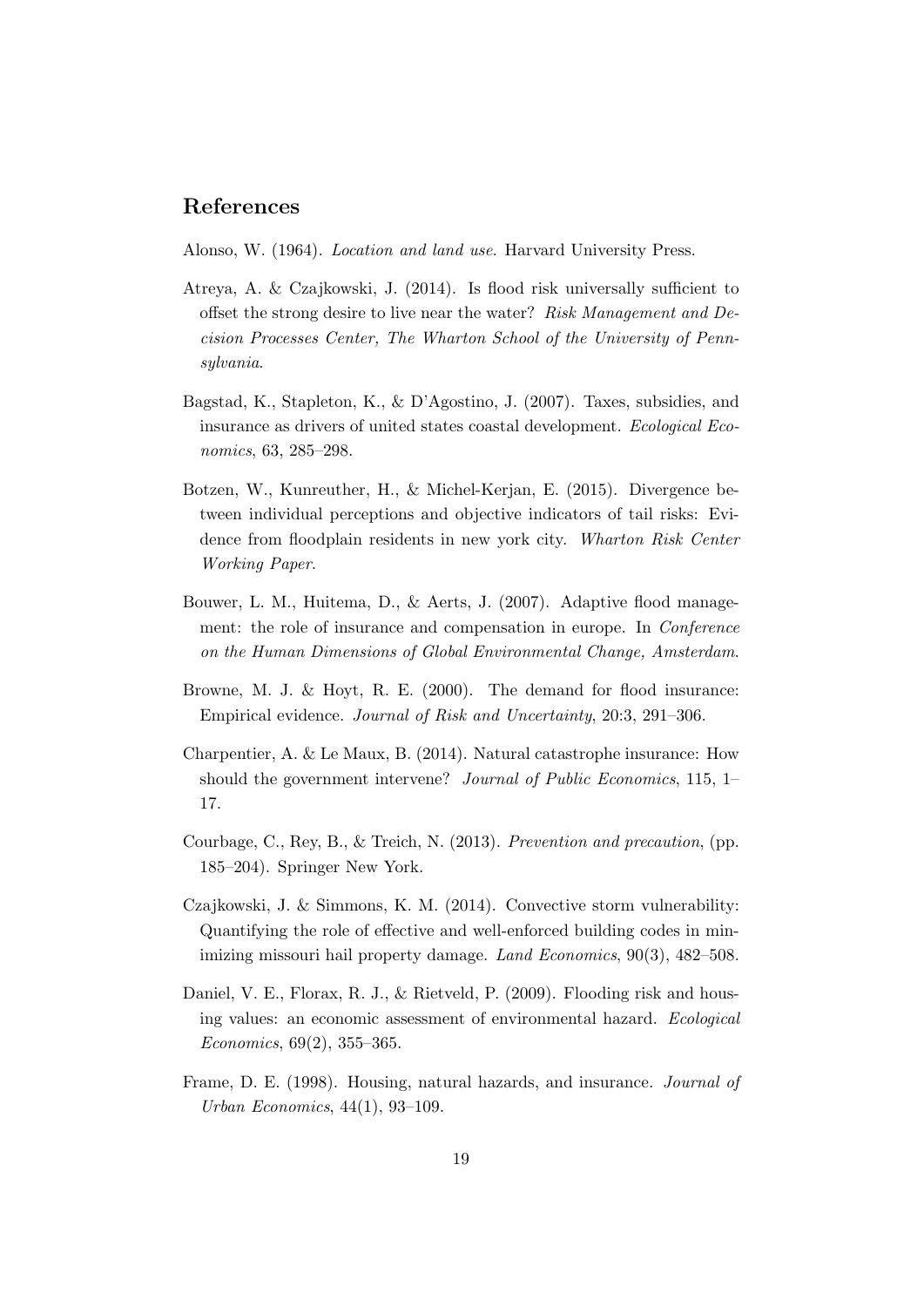- Frame, D. E. (2001). Insurance and community welfare. *Journal of Urban Economics*, 49(2), 267–284.
- Fujita, M. & Thisse, J.-F. (2002). *Economics of agglomeration: Cities, industrial location, and regional growth*. Cambridge University Press.
- Grace, M. F., Klein, R. W., & Kleindorfer, P. R. (2004). Homeowners insurance with bundled catastrophe coverage. *Journal of Risk and Insurance*, 71(3), 351–379.
- Grislain-Letrémy, C. & Villeneuve, B. (2014). Natural and industrial disasters: Land use and insurance. *Available at SSRN 2446880*.
- Harrison, D., Smersh, G. T., & Schwartz, A. (2001). Environmental determinants of housing prices: The impact of flood zone status. *Journal of Real Estate Research*, 21(1-2), 3–20.
- IPCC (2014). *Climate change 2014: impacts, adaptation, and vulnerability*, volume 1.
- Jaffee, D. & Russell, T. (1997). Catastrophe insurance, capital markets, and uninsurable risks. *The Journal of Risk and Insurance*, 64(2), 205–230.
- Kunreuther, H. (1984). Causes of underinsurance against natural disasters. *The Geneva Papers on Risk and Insurance*, 31(206-220), 140.
- Kunreuther, H. (1996). Mitigating disaster losses through insurance. *Journal of Risk and Uncertainty*, 12(2-3), 171–187.
- Kunreuther, H., Meyer, R. J., & Michel-Kerjan, E. (2007). Strategies for better protection against catastrophic risks. *Risk Management and Decision Processes Center, The Wharton School of the University of Pennsylvania*.
- Kunreuther, H. & Michel-Kerjan, E. (2009). *At war with the weather*. Massachusetts Institute of Technology.
- Kunreuther, H. & Michel-Kerjan, E. (2013). *Managing Catastrophic Risks Through Redesigned Insurance: Challenges and Opportunities*, (pp. 517– 546). Springer New York.
- McKenzie, R. & Levendis, J. (2010). Flood hazards and urban housing markets: The effects of katrina on new orleans. *The Journal of Real Estate Finance and Economics*, 40(1), 62–76.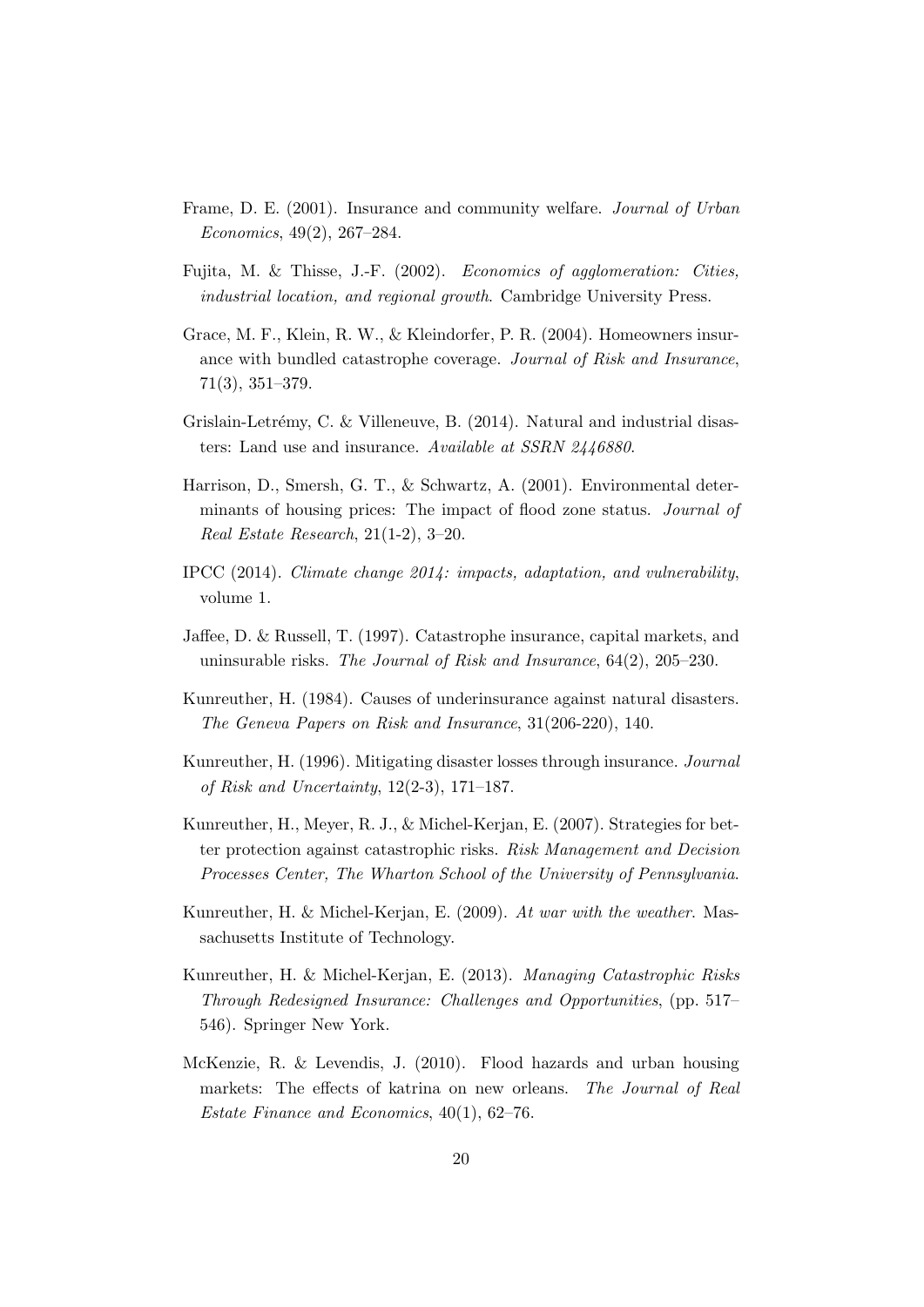- Michel-Kerjan, E., Lemoyne de Forges, S., & Kunreuther, H. (2012). Policy tenure under the us national flood insurance program. *Risk Analysis*, 32(4), 644–658.
- Picard, P. (2008). Natural disaster insurance and the equity-efficiency tradeoff. *Journal of Risk and Insurance*, 75(1), 17–38.
- Polinsky, A. M. & Shavell, S. (1976). Amenities and property values in a model of an urban area. *Journal of Public Economics*, 5(1), 119–129.
- Raschky, P. & Weck-Hannemann, H. (2007). Charity hazard: A real hazard to natural disaster insurance? *Environmental Hazards*, 7, 321–329.
- Scawthorn, C., Iemura, H., & Yamada, Y. (1982). The influence of natural hazards on urban housing location. *Journal of Urban Economics*, 11(2), 242–251.
- Shilling, J., Sirmans, C. F., & Benjamin, J. (1989). Flood insurance, wealth redistribution and urban property values. *Journal of Urban Economics*, 26, 43–53.
- Smith, B. (1993). The effect of ocean and lake coast ameties on cities. *Journal of Urban Economics*, 33, 115–123.
- The Economist (2012). After the storm what sandy did next.
- The Economist (2013). Rebuilding staten island after sandy.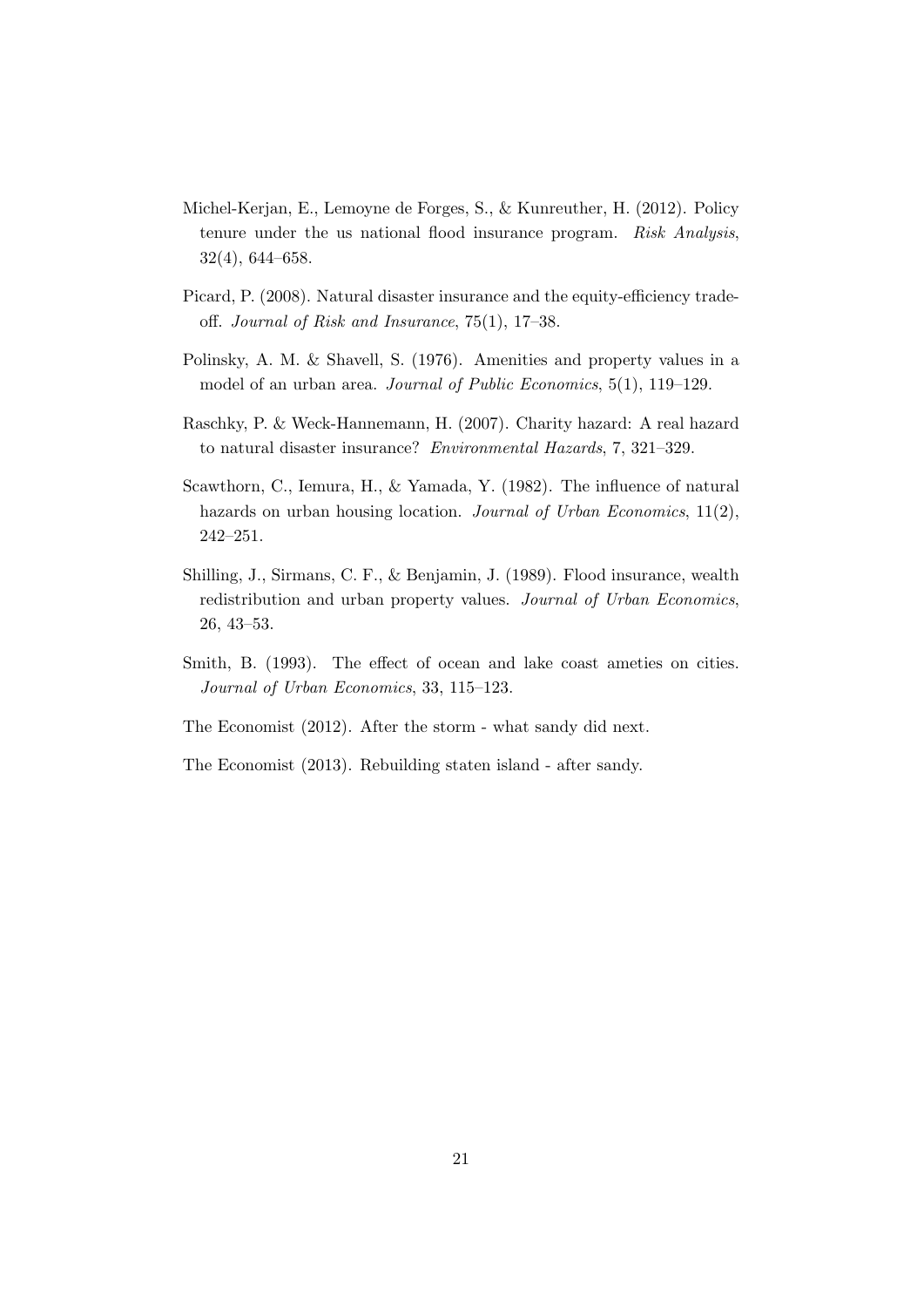### **A Risk-prone city development**

#### **A.1** Characteristics of  $\tilde{z}(.)$

The derivation of  $v(\tilde{z}(s, v), s) = v$  relative to *s* gives:

$$
\frac{\partial v}{\partial z}\frac{\partial \tilde{z}}{\partial s} + \frac{\partial v}{\partial s} = 0, \tag{20}
$$

which can be rewritten:

$$
\frac{\partial \tilde{z}}{\partial s} = -\frac{\partial_s v}{\partial_z v}.\tag{21}
$$

Because  $v(.)$  is increasing with *z* and *s*,  $\tilde{z}(.)$  is decreasing with *s*. Besides, the derivation of (20) relative to *s* gives:

$$
\frac{\partial^2 v}{\partial z^2} \left( \frac{\partial \tilde{z}}{\partial s} \right)^2 + \frac{\partial v}{\partial z} \frac{\partial^2 \tilde{z}}{\partial s^2} + 2 \frac{\partial^2 v}{\partial z \partial s} \frac{\partial \tilde{z}}{\partial s} + \frac{\partial^2 v}{\partial s^2} = 0, \tag{22}
$$

which can be rewritten with (21):

$$
\frac{\partial v}{\partial z}\frac{\partial^2 \tilde{z}}{\partial s^2} = -\frac{\partial^2 v}{\partial z^2} \left(\frac{\partial_s v}{\partial_z v}\right)^2 + 2\frac{\partial^2 v}{\partial z \partial s}\frac{\partial_s v}{\partial_z v} - \frac{\partial^2 v}{\partial s^2}.
$$
(23)

The term on the right-hand side of  $(23)$  is positive because  $v(.)$  is concave and the determinant of the Hessian matrix of *v*(*.*) is positive. Thus,  $\frac{\partial^2 \tilde{z}}{\partial s^2}$  is positive and  $\tilde{z}(.)$  is decreasing with *s* at a decreasing rate.

#### **A.2 Derivation of (8) and (9)**

With (21) and the expression (7) of  $p_l(x)$ , the first order conditions of (7) relative to  $s(x)$  and  $b(x)$  are respectively:

$$
\frac{\partial_s v}{\partial_z v} \left( s(x), \tilde{z}(s(x), \overline{v}) \right) - (1 - \lambda) \pi(x) \frac{\partial l}{\partial s} \left( s(x), b(x) \right) - \frac{\partial c}{\partial s} \left( s(x), b(x) \right)}{s(x)} - \frac{p_l(x)}{s(x)} = 0,
$$
\n(24)

$$
-(1 - \lambda)\pi(x)\frac{\partial l}{\partial b}(s(x), b(x)) - \frac{\partial c}{\partial b}(s(x), b(x)) = 0,
$$
\n(25)

which respectively give (8) and (9).

#### **A.3 Proof of proposition 1**

As the first order conditions of (7) correspond to a maximum, the second order conditions of (7) are negative at the solutions  $s(x)$  and  $b(x)$ . Thus, the following expressions which are called  $A_1(x)$  and  $A_2(x)$  are positive:

$$
A_1(x) = \frac{\partial^2 \tilde{z}}{\partial s^2} \left( s(x), \overline{v} \right) + (1 - \lambda) \pi(x) \frac{\partial^2 l}{\partial s^2} \left( s(x), b(x) \right) + \frac{\partial^2 c}{\partial s^2} \left( s(x), b(x) \right) \ge 0, \tag{26}
$$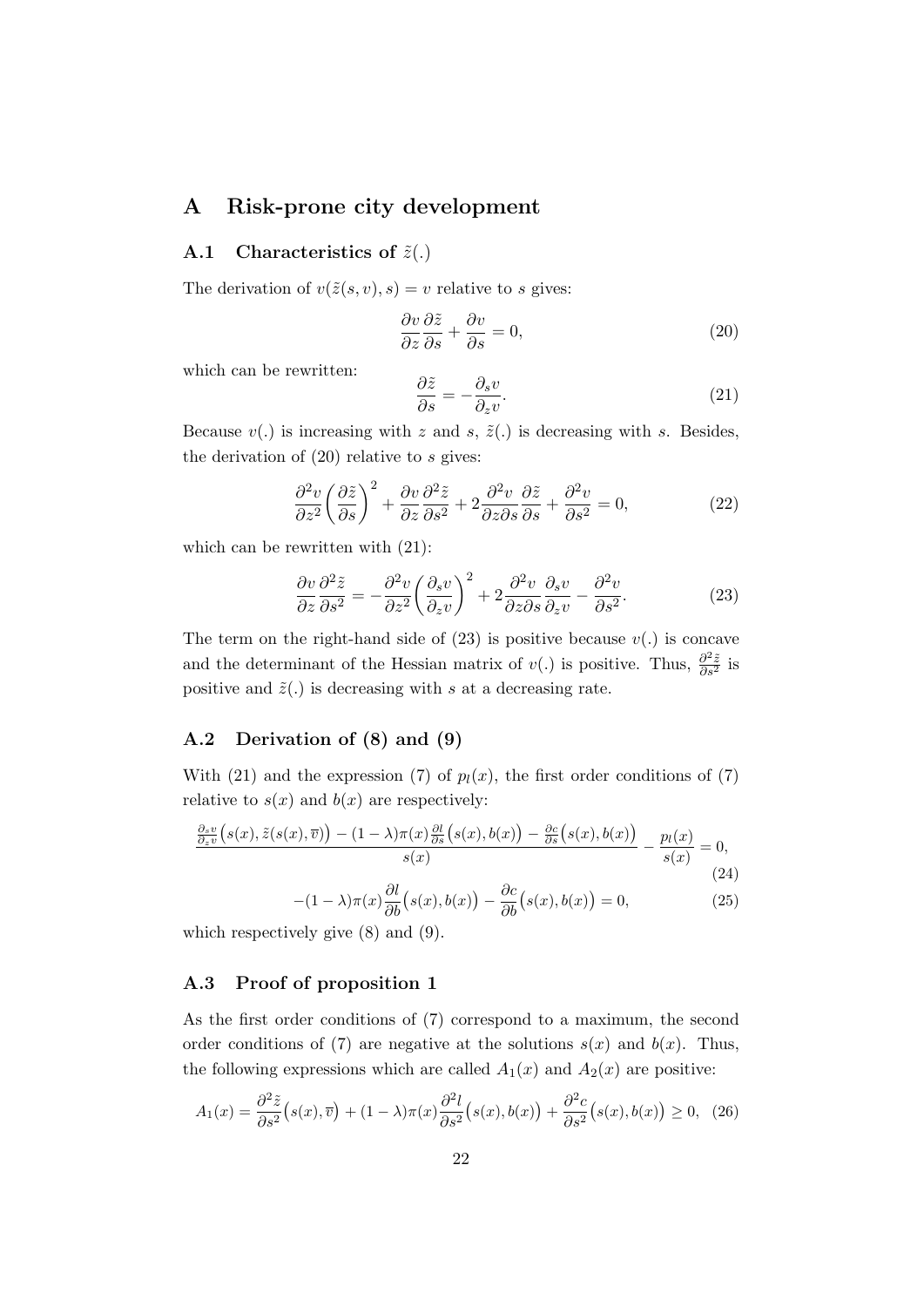$$
A_2(x) = (1 - \lambda)\pi(x)\frac{\partial^2 l}{\partial b^2}(s(x), b(x)) + \frac{\partial^2 c}{\partial b^2}(s(x), b(x)) \ge 0.
$$
 (27)

With null cross derivation for  $l(.)$  and  $c(.)$  relative to their two arguments, the spatial derivation of (8) and (9) respectively gives:

$$
A_1(x)\frac{ds}{d\vec{x}} = \frac{1}{s(x)}\frac{dt}{d\vec{x}} + (1-\lambda)\left(\frac{l(s(x),b(x))}{s(x)} - \frac{\partial l}{\partial s}(s(x),b(x))\right)\frac{d\pi}{d\vec{x}},\tag{28}
$$

$$
A_2(x)\frac{db}{d\vec{x}} = -(1-\lambda)\frac{\partial l}{\partial b}(s(x),b(x))\frac{d\pi}{d\vec{x}},\tag{29}
$$

which gives proposition 1.

## **B The impact of insurance subsidization**

#### **B.1 Optimal allocation**

The first welfare theorem predicts the Pareto optimality with  $\lambda = 0$  because efficient insurance markets would lead to actuarially fair insurance. For the formal proof, the optimal allocation with uniform welfare level  $\overline{v}$  is obtained by minimizing the total expenditure of the city with *N* households:

$$
\min_{s(.), b(.), n(.)} \iint \left( \tilde{z}(s(x), \overline{v}) + t(x) + \pi(x)l(s(x), b(x)) + c(s(x), b(x)) \right) n(x) dx_1 dx_2
$$
  
s.t.  $n(x)s(x) \le 1, \forall x$   

$$
N = \iint n(x) dx_1 dx_2.
$$
 (30)

The first order conditions give similar equations to the decentralized economy with  $\lambda = 0$ . Thus, the actuarially fair insurance policy (i.e. with  $\lambda = 0$ ) implements the Pareto optimal allocation of resources.

#### **B.2 Proof of proposition 5**

The proof of proposition 5 is similar to the proof of proposition 1. The positive  $A_1(x)$  and  $A_2(x)$  are defined by (26) and (27). Contrary to proposition 1, the derivation of (8) and (9) relative to  $\lambda$  at a given location *x* do not have terms with derivatives of  $t(x)$  and  $\pi(x)$  but have terms with derivatives of  $\overline{v}$  and  $\overline{\tau}$ . With null cross derivation for  $l(.)$  and  $c(.)$  relative to their two arguments, the derivation of (8) and (9) relative to  $\lambda$  at a given location *x* respectively gives:

$$
s(x)A_1(x)\frac{ds(x)}{d\lambda} = \pi(x)s(x)\left(\frac{\partial l}{\partial s}(s(x), b(x)) - \frac{l(s(x), b(x))}{s(x)}\right) + \alpha(x)\frac{d\overline{v}}{d\lambda} + \frac{d\overline{\tau}}{d\lambda},\tag{31}
$$